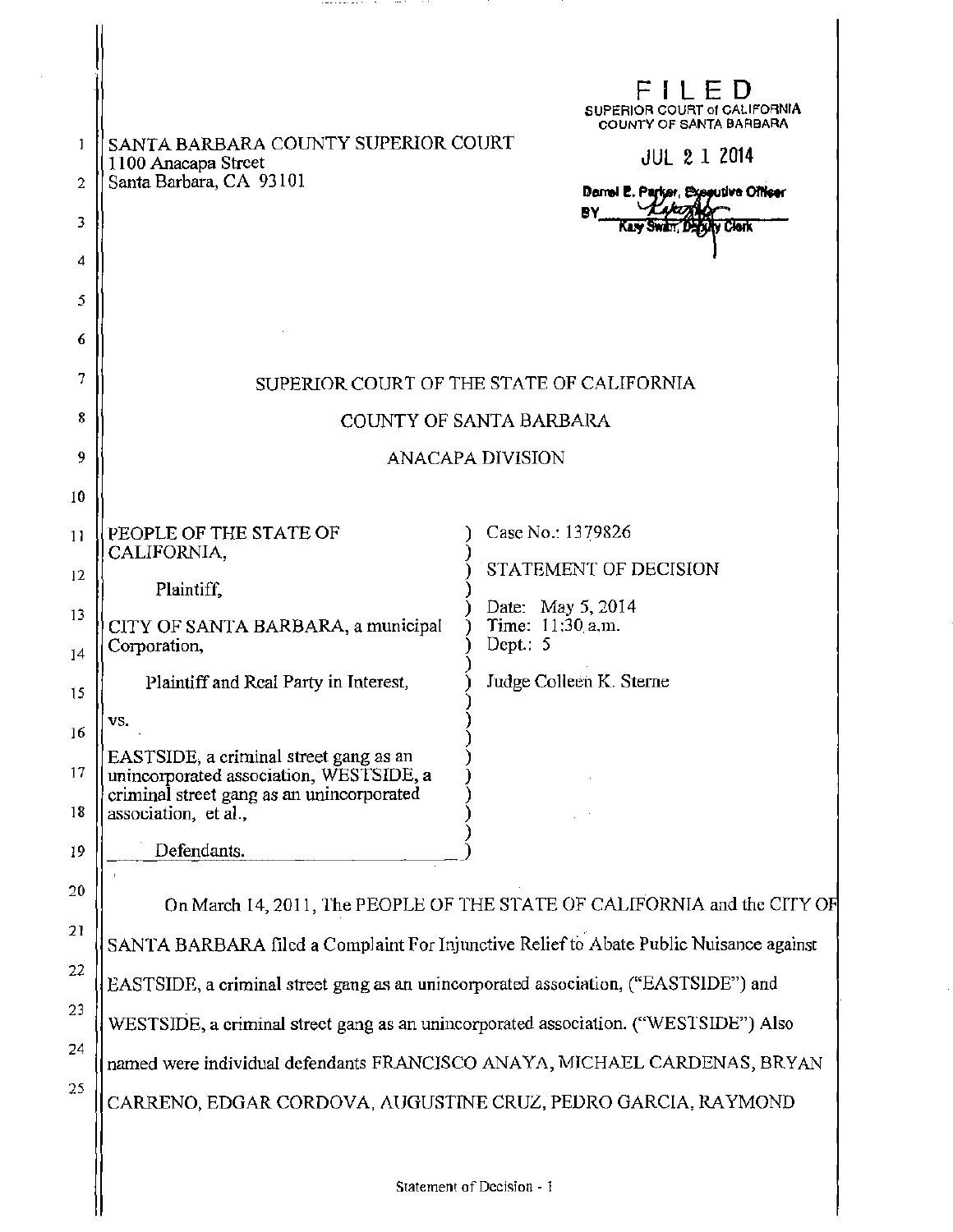MACIAS, RUBEN MIZE, PATRICIA MORENO, MIGUEL PARRA, OMAR RAMOS, IV AN  $\mathbf{I}$ 2 ROMERO, HUMBERTO TRUJILLO, JONATHAN ALONZO, CESAR BARADAS, 3 CHRISTIAN BOTELLO, ENRIQUE CORTEZ, DANIEL FLORES, RUBEN FLORES, 4 MARICAL GARCIA, MIGUEL GARCIA, LAZARO GONZALEZ, STACY IBARRA, EDWIN 5 || MIGUEL, MIGUEL MOLINA, EMMANUEL PADRON, MARCOS RAMOS, MICHAEL 6 |RODRIGUEZ, ROY SARABIA, AND RAUL TORRES. A First Amended Complaint was filed 7 | on July 22, 2011, and a Second Amended Complaint on November 14, 2011. On April 25, 8 2014, Requests for Dismissal were filed by plaintiffs as to Defendants RAUL TORRES, ROY 9 || SARABIA, MICHAEL CARDENAS, RUBEN MIZE, RUBEN FLORES, JONATHAN 10 ALONZO,OMAR RAMOS, EMMANUEL PADRON, PATRICIA MORENO, MIGUEL 11 MOLINA, DENISE LAZARO-GONZALFZ, DANIEL FLORES, ENRIQUE CORTEZ, 12 BRYAN CARRENO, CESAR BARADAS,- and MIGUEL PARRA.

13 || The remaining eleven individual defendants at time of trial are FRANCISCO ANAYA, **!4 represented by counsel William C. Makler, Esq. and Stephen K. Dunkle, Esq.; EDGAR**  15 CORDOVA and AUGUSTIN CRUZ, represented by James Crowder, Esq.; PEDRO GARCIA, 16 in propria persona; RAYMOND MACIAS, represented by Neil D. Levinson, Esq., CHRISTIAN 17 BOTELLO, represented by Luis Esparza, Esq.; MARlCAL GARCIA, represented by Juan J. 18 Huerta, Esq. and Tara Haaland-Ford, Esq.; MIGUEL GARCIA and STACY IBARRA, **19 represented by the Office of the Public Defender of Santa Barbara County, by Michael W.**  20 Hanley, and by counsel Tara Haaland-Ford, Esq.; MARCOS RAMOS and MIGUEL **21 ROGRIGUEZ; in propria persona.** 

**22 Plaintiffs initially requested a Preliminary Injunction, but the court determined that**  23 **proceeding directly to a hearing on the permanent injunction would be more appropriate.** Trial 24 | of the request for permanent injunction commenced on May 5, 2014 in Department Five of the 25 **Santa Barbara County Superior Court before Judge Colleen K. Sterne. The court, having**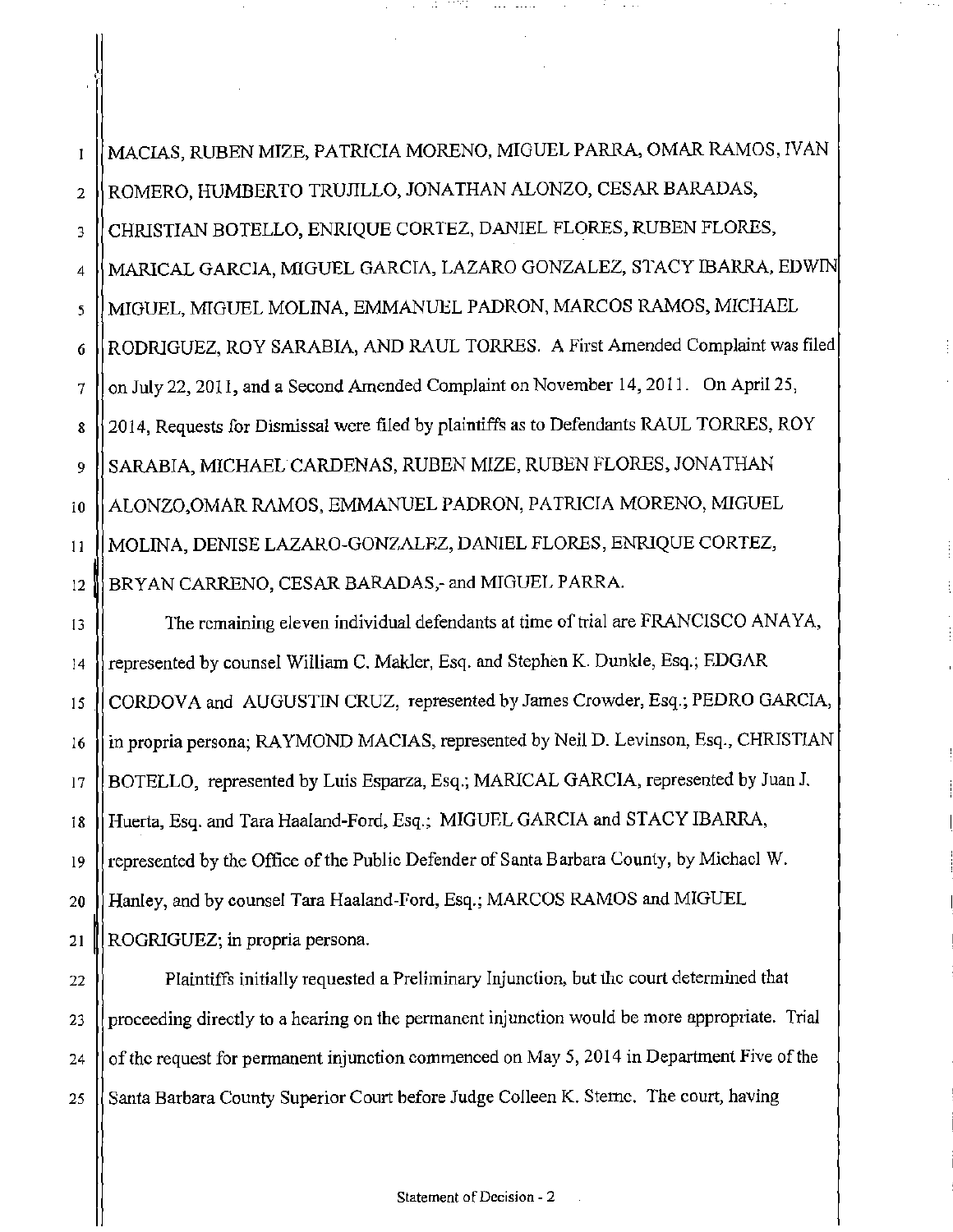received admissible testimony and other evidence, having reviewed the record and file in this 2 || matter, having personally inspected the proposed Safety Zones, and hearing argument of 3 [counsel, issues this Statement of Decision.

 $\mathbf{1}$ 

4 | I. The Requested Injunction.

*s* I. The Second Amended Complaint is pied in a single cause of action alleging 6 (maintenance of a public nuisance by defendants EASTSIDE, WESTSIDE and the individual 7 defendants. The nuisance activity described in the complaint includes significant criminal 8 | activity such as assault, battery and robbery, and use of illegal weapons. Also alleged are  $9$  ||trespass, use of alcohol in public, and the sale of narcotics. It is also claimed that the defendants 10 | loiter in public areas, engage in fighting, and maintain "turf" through us of violence, weapons  $\vert$  l and threats. Defacement of property with graffiti is also alleged, as well as intimidation, through 12 | use of said graffiti, the wearing of gang clothing, verbal announcement of gang affiliation, and 13 threats of harm if criminal activity is reported. The Second Amended Complaint also states that 14 | the aforementioned activity, performed individually and collectively by gang members, causes 15 || residents of the proposed safety zones to "fear for their safety and the safety of their families and 16 **f** friends." It is claimed that gang members challenge residents and others passing through their  $17$   $\parallel$  turf, and that such a challenge is often a precursor to assault, and that the conduct of the 18 | EASTSIDE and WESTSIDE gang members is "at best indecent and offensive to the senses and a 19 deprivation of the comfortable enjoyment of life and property, and, all too often, injurious or 20 || fatal to the health of the victims." It is also alleged that as a result of gang activity, "law abiding 21 | people are forced to stay indoors to avoid being confronted, harassed, shot at, attacked or 22  $\vert\vert$  robbed."

23 | 23 | 23 Paragraph 65 of the Second Amended Complaint states: "The People have no  $24$  ||plain, speedy or adequate remedy at law and will continue to suffer irreparable damage, injury  $25$   $\parallel$  and harm unless equitable relief is granted. Criminal prosecution has not stopped Defendants'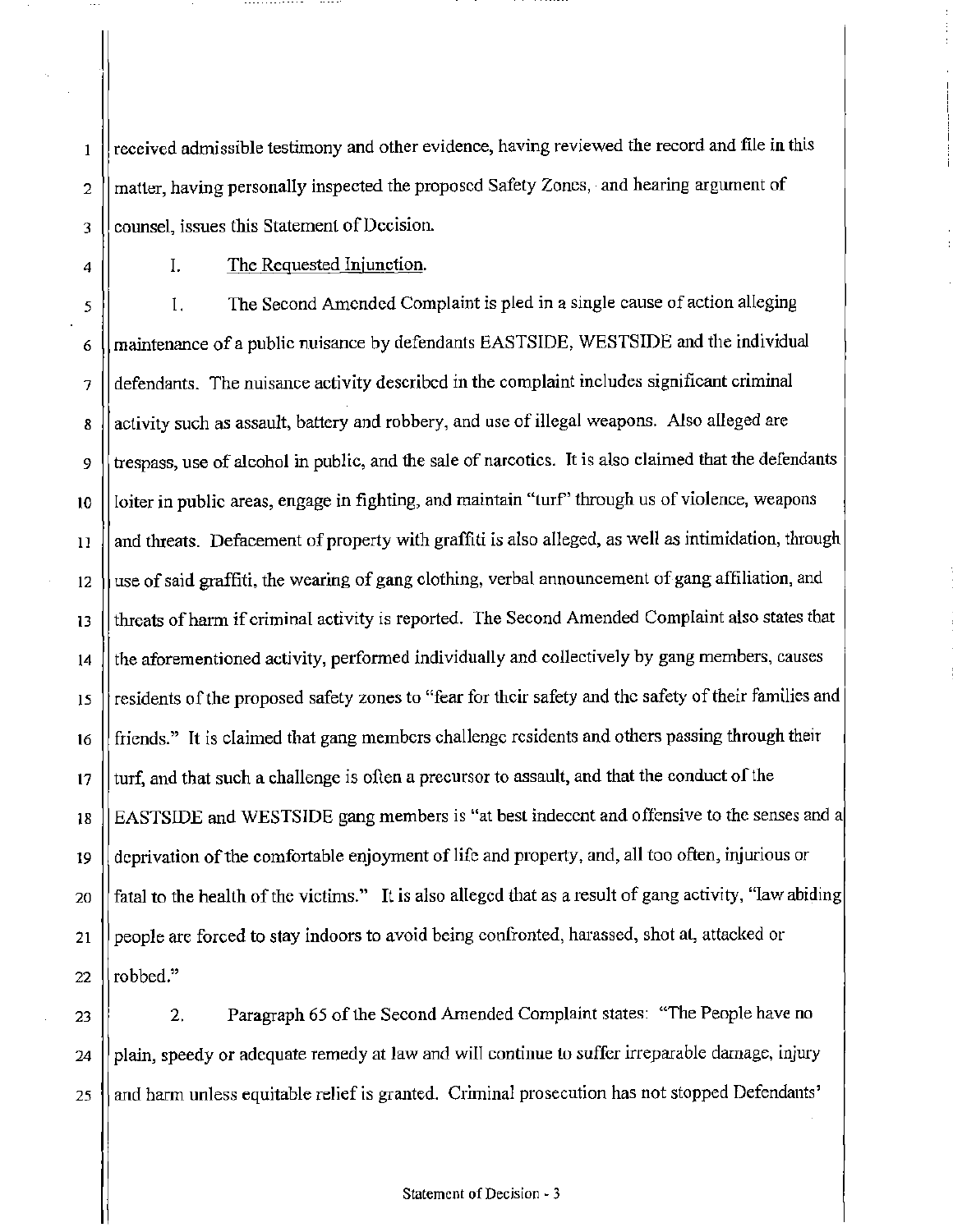criminal and nuisance activities. There are many victims and \vitnesses to nuisance and criminal  $\mathbf 1$ 2 | activities committed by EASTSIDE and WESTSIDE gang members [who] feel Defendants' 3 *constant and pervasive and menacing presence* in their communities, and thus refuse to *4* cooperate with law enforcement. Defendants threaten basic public order with their *oppressive*  5 || and widespread witness intimidation. Even successful criminal prosecution has not deterred  $6$  | Defendants from pursuing their criminal and nuisance activities. Gang members released after 7 || serving sentences for their crimes, return to their gang's "turf" and resume their illegal activities. 8 *Traditional law enforcement methods have not eliminated the immediate and continual risk to*  9 *the lives and property* of the people who live, work, visit and pass through the proposed Safety 10 || Zones." [emphasis added]

 $\begin{bmatrix} 11 \end{bmatrix}$  3. Plaintiffs contend that unless restrained, the defendants will continue public 12 || nuisance and criminal activities in a manner causing "great and irreparable damage, injury and 13 || harm" to persons in the Safety Zones, and that the "*peace, safety and comfortable enjoyment of* 14 *life and property"* will continue to be disturbed and threatened in the absence of equitable relief. 15 [emphasis added]

16

4. Plaintiffs seek judicial determination that:

17 (a) Defendants WESTSIDE and EASTSIDE are unincorporated associations within 18 the meaning of Code of Civil Procedure section 369.5 and Corporations Code section 18035;

19 (b) Defendants WESTSIDE and EASTSIDE are criminal street gangs within the 20 || meaning of Penal Code section 186.22(f) and each is a "gang" as defined by *People v.* 21 *Engelbrecht* (2001) 88 Cal. App.4" 1236;

22 (c) That a public nuisance pursuant to Civil Code sections 3479 and 3480 exists in 23  $\parallel$  the Safety Zones proposed for the City of Santa Barbara;

24 /////

 $25$   $\frac{1}{11111}$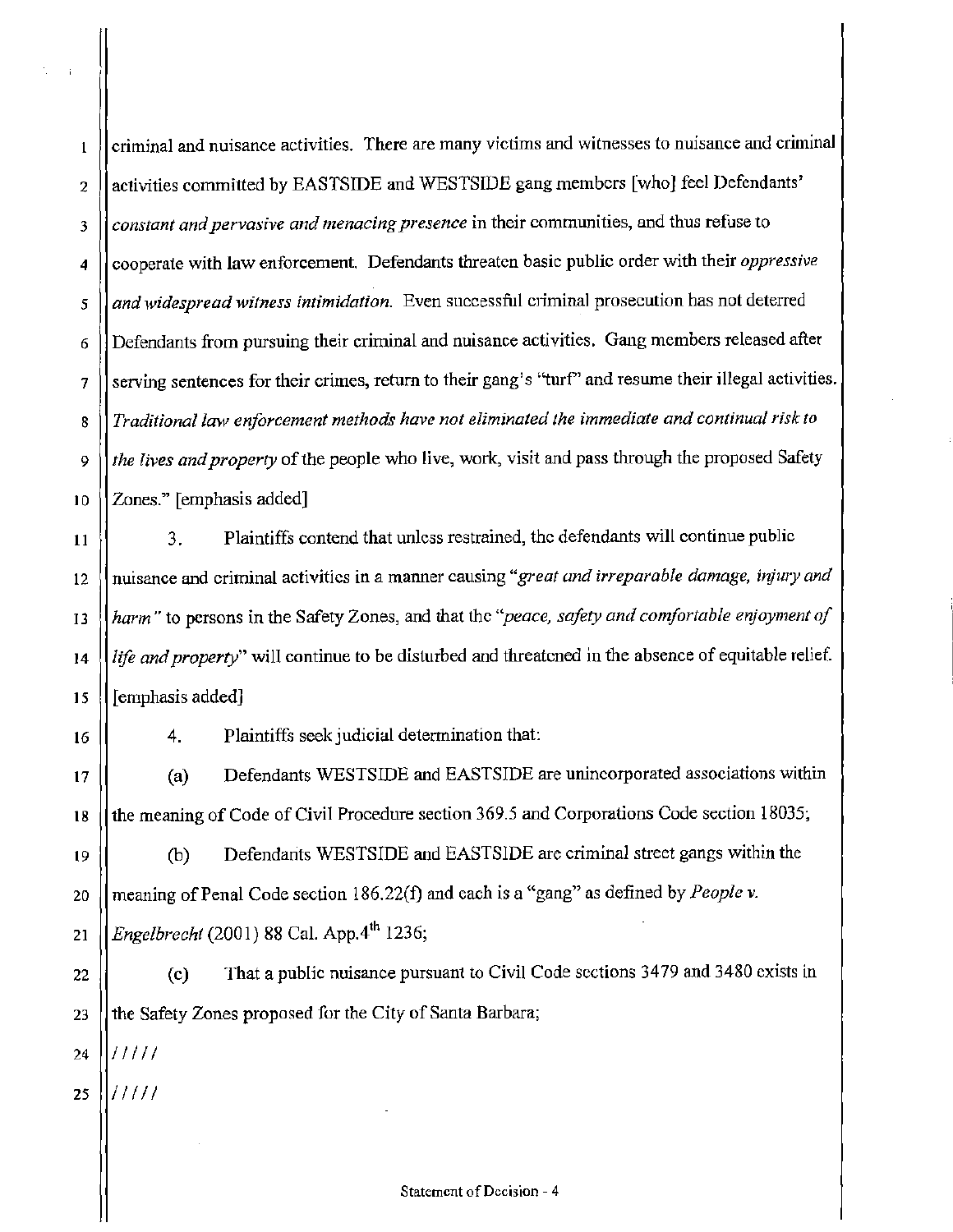(d) That EASTSIDE and WESTSIDE gang members, including but not limited to the  $\mathbf I$ 2 is individually named defendants, are responsible for creating and maintaining the public nuisance  $3$  || in the proposed Safety Zones.

4 5. At paragraph 8 of the Prayer for Relief in the Second Amended Complaint, *5* Plaintiffs request relief in the form of an injunction enjoining and restraining all Defendants from  $6 \parallel$  the following activities:

7 (Ca) Do Not Associate: standing, sitting, walking, driving, bicycling, gathering, or 8 appearing anywhere in public view, in a public place, or in any place accessible to the public, 9 | with any other known member of the Eastside or Westside gangs, including, but not limited to, 10 | all individuals listed as 'Designated Eastside Gang Members' or 'Designated Westside Gang 11 Members' in the Proposed Safety Zones. This prohibition shall not apply in either of the 12  $\parallel$  following situations: (1) when an enjoined person is inside the premises of a licensed school 13 attending class or conducting school business, or  $(2)$  when an enjoined person is inside the 14 premises of a church or religious institution for purposes of worship. This prohibition against 15 associating shall apply to all methods of travel to and from any of the aforementioned 16 permissible locations;

(17 \) (17 \) Wo Intimidation: confronting, intimidating, annoying, harassing, threatening, 18 challenging, provoking, assaulting, or battering any person who lives, works, visits or passes 19  $\vert$  through the Proposed Safety Zones or any person known to be a witness to, or victim of, any 20 Eastside or Westside gang activity or any person known to have complained about any Eastside 21  $\parallel$  or Westside gang activity;

22  $\parallel$  "(c) No Firearms, Imitation Firearms, Ammunition, Dangerous or Illegal Weapons: (1) 23 | possessing any firearm, imitation firearm, ammunition, dangerous weapon (defined as any fixed 24  $\parallel$  or folding knife with a blade two inches or longer), or illegal weapon as defined in Penal Code 25 Section 16590, whether or not concealed, while in public view, in a public place or in any place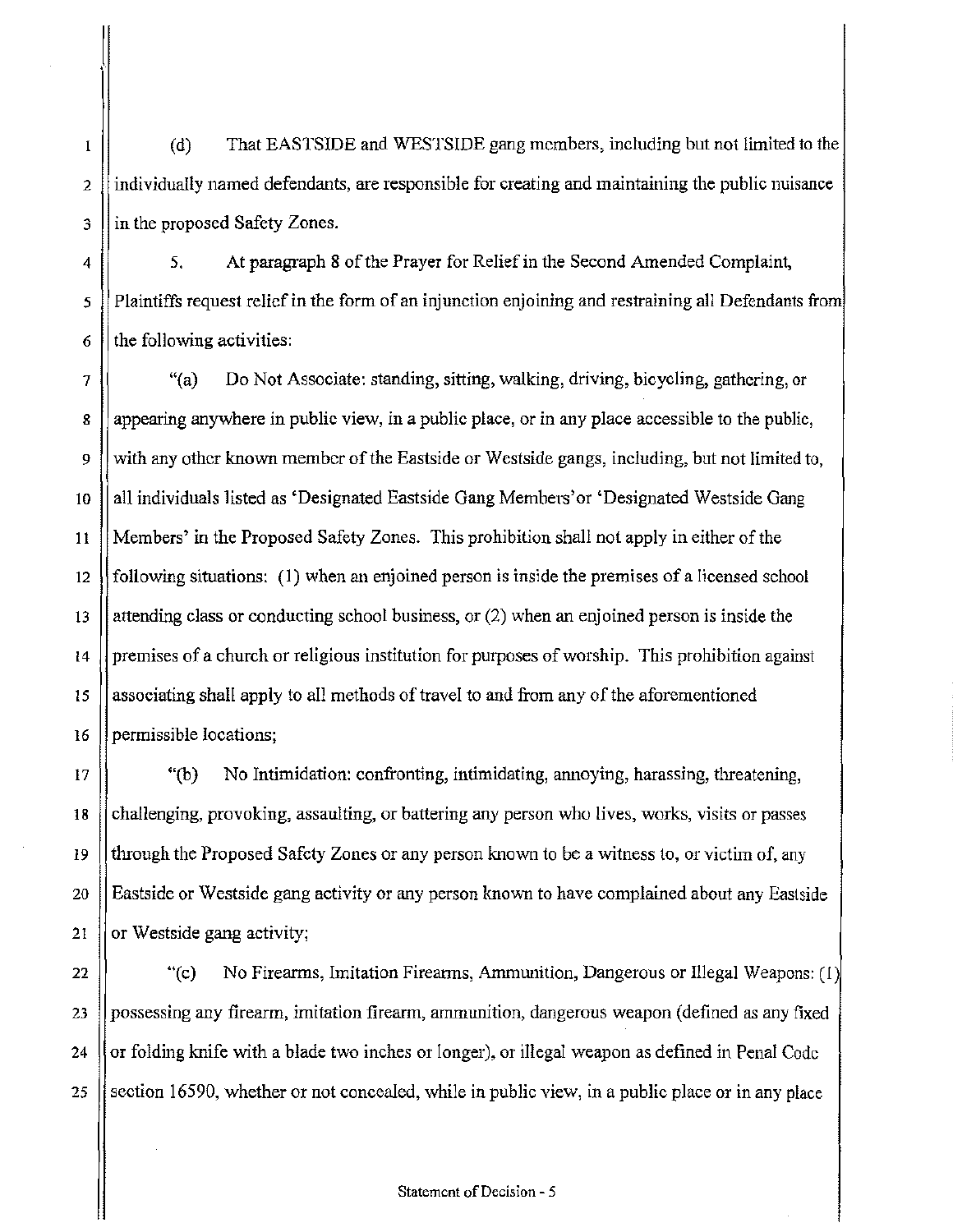accessible to the public, or (2) knowingly remaining in the presence of anyone who is in  $\bf I$  $2 \parallel$  possession of such firearm, imitation firearm, ammunition, dangerous weapon or illegal weapon  $3$  while in public view, in a public place or in any place accessible to the public, or (3) knowingly  $4 \parallel$  remaining in the presence of such firearm, imitation firearm, ammunition, dangerous weapon or  $5 \parallel$  illegal weapon while in public view, in a public place or in any place accessible to the public, in 6 The Proposed Safety Zones;

 $7$   $\parallel$  (d) To Stay Away From Drugs: selling, transporting, possessing, or using, without a 8 prescription, any controlled substance or marijuana, or such drug-related paraphernalia, 9 including, but not limited to, rolling papers and pipes used for illegal drug use, in the Proposed 10 || Safety Zones;

11 | "(e) To Stay Away From Alcohol: drinking or possessing an open container of an  $12$  || alcoholic beverage in a public place, or in any place accessible to the public, in the Proposed 13 Safety Zones;

14  $\parallel$  "(f) No Lookouts: acting as a lookout by whistling, yelling, or otherwise signaling, by 15 || any means, including, but not limited to hand signals, walkie-talkies, or cellular telephones, to 16 warn another person engaged in unlawful or nuisance activity of the approach of law  $17$  | enforcement officers, or soliciting, encouraging, coercing, or employing another person to act as 18  $\vert$  such lookout in the Proposed Safety Zones;

19  $\parallel$  "(g) No Obstructing Traffic: obstructing, impeding, or blocking the free passage of 20 any person or vehicle on any street, walkway, sidewalk, driveway, alley, parking lot, or any other 21  $\parallel$  area accessible to the public in the Proposed Safety Zones;

22  $\vert$  (h) No Graffiti or Vandalism Tools: damaging, defacing, marking, painting or 23 | otherwise applying graffiti to any public or private property, or possessing any aerosol paint 24 | container, felt tip marker, or other item which can be used to paint, spray paint, etch, mark, draw 25 | or otherwise apply graffiti in the Proposed Safety Zones;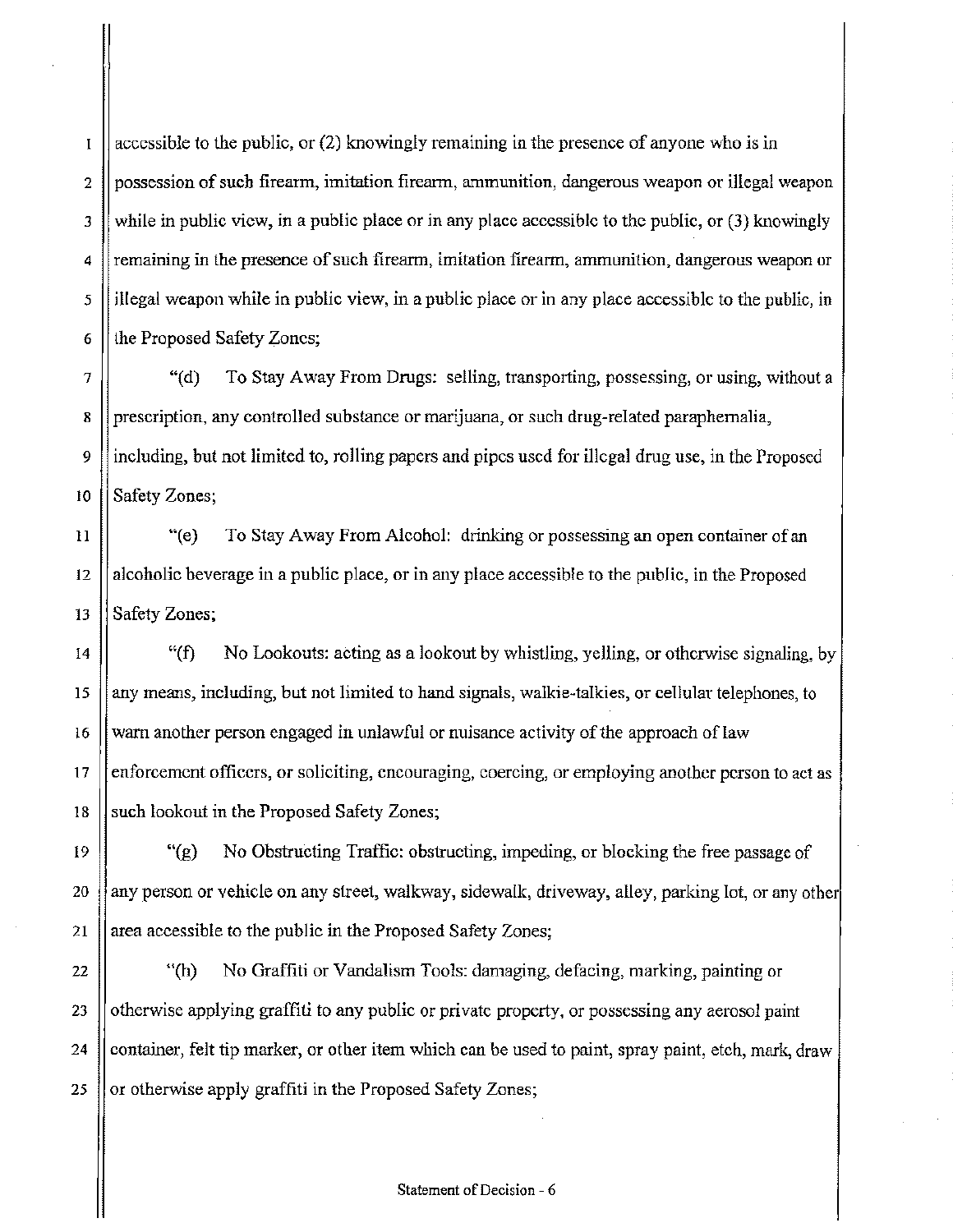$"(i)$  No Trespassing: being present in or on the property of another person that is not 2 | open to the general public, except (1) with the prior written consent of the owner, owner's agent  $3$  || or person in lawful possession of the property, or (2) in the presence of and with the voluntary  $4 \parallel$  consent of the owner, owner's agent or person in lawful possession of the property in the 5 || Proposed Safety Zones;

 $\mathbf{1}$ 

6  $\parallel$  "(i) To Stay Away From Specific School Grounds: being present in or on the grounds 7 (of Santa Barbara High School (including Peabody Stadium), Santa Barbara Junior High School, 8 || Franklin Elementary School, Cleveland Elementary School, Harding Elementary School, *9* McKinley Elementary School, or the sidewalks, pathways, entrances, or driveways which adjoin  $10$  and border these schools. For the purposes of this provision, these schools include the adjacent 11 gymnasiums, recreation centers, buildings, structures, playgrounds, handball courts, basketball 12  $\parallel$  courts, and parking lots. This provision does not apply in the following circumstances which arc 13 Sexpressly excepted from this provision: (1) when the individual Eastside or Westside gang 14 member is on the above designated school property for valid school business concerning his or 15 her children or grandchildren and which valid school business includes transporting said children 16 to attend school classes or school activities, meeting with school officials, administrators or 17 teachers concerning his or her children or grandchildren, and/or attending a school activity, 18 | program, or class in which said children are participating; or  $(2)$  the individual Eastside and 19 Westside adult gang member is enrolled and attending one of the above schools while in session;

20  $\left| \right|$  "(k) To Stay Away From Specific Locations/Parks: being present in or on the grounds 21 | of Boys and Girls Club of Santa Barbara (632 East Canon Perdido Street location), Boys and 22 Girls Club of Santa Barbara (602 West Anapamu Street location), Franklin Neighborhood Center 23 (1136 East Montecito Street), Municipal Tennis Center (1400 Park Place), Pennywise Market 24 (1121 East Montccito Street), Sunflower Neighborhood Park (1124 Mason Street), Eastside 25 Neighborhood Park (Soledad and Yanonali Streets), Ortega Community Park (632 East 01tega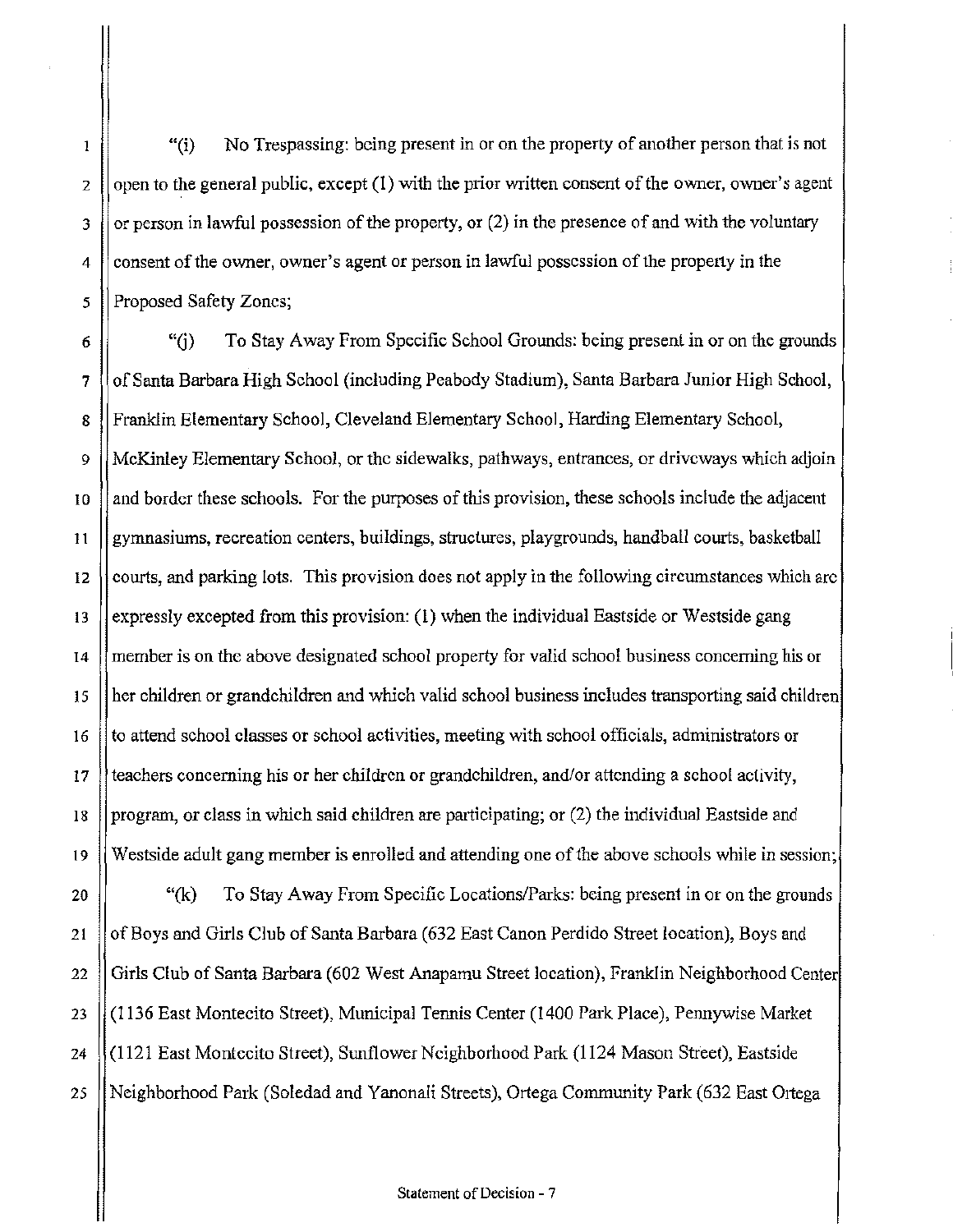Street), Franceschi Park (1510 Mission Ridge Road), Bohnett Neighborhood Park (San Pascual 2  $\|\$ and W Anapamu Streets), Parque De Los Ninos Neighborhood Park (520 Wentworth Avenue), 3 || and the adjacent sidewalks, pathways, entrances, driveways, all recreation centers, buildings,  $4$  || structures, playgrounds, or parking lots which adjoin and border these locations;

*5* "(l) No Extortion Including Collection of 'Rents' or 'Taxes': extorting, or obtaining  $6 \parallel$  under duress or by threat, 'rents' or 'taxes' in the Proposed Safety Zones;

7 | "(m) No Contact With Minors Who Are Going To And From School: contacting, 8 | talking to, speaking to or at, touching, or communicating in any way with minors going to and 9 from school in the Proposed Safety Zones, with the exception that an Eastside or Westside Gang 10 Member may have contact with his or her own children or grandchildren going to and from 11 Il school;

12 | "(n) No Use Of Gang Gestures In Public: using words, phrases, physical gestures, or  $13$   $\parallel$  symbols commonly known as gang hand signs, or engaging in other forms of communication 14 which describe or refer to Eastside or Westside gangs in the Proposed Safety Zones;

15  $\parallel$  "(o) No Wearing Of Gang Attire In Public: wearing clothing which bears the name, 16 Symbol, letters, or numbers of the Eastside or Westside gangs, including but not limited to 17 || 'Eastside,' 'East Side,' 'Evil Side' '93103,' 'East Bruta,' 'ES,' 'Westside,' 'West Side,' 'Wicked 18 | Side,' 'West Bruta,' 'WS,' '13,' 'XIII,' 'X3,' 'Sureno,' 'Sur,' blue bandanas, Emmitt Smith 19 || Dallas Cowboys jerseys, Texas Rangers baseball team hats, St. Louis Cardinals baseball team 20 || jerseys and baseball team hats, Pittsburg Pirates baseball team hats, Duke University team hats, 21 | Chicago White Sox baseball team hats, or any other clothing that represents the Eastside or 22 Westside gangs, or any subset or clique of those gangs in the Proposed Safety Zones;

23  $\vert$  "(p) To Obey All Laws: failing to obey all laws, including (1) those that prohibit 24 || violence or threatened violence, including, but not limited to murder, intimidation, robbery by 25  $\parallel$  force or fear, assault or battery, (2) those that prohibit interference with the property rights of

 $\mathbf{1}$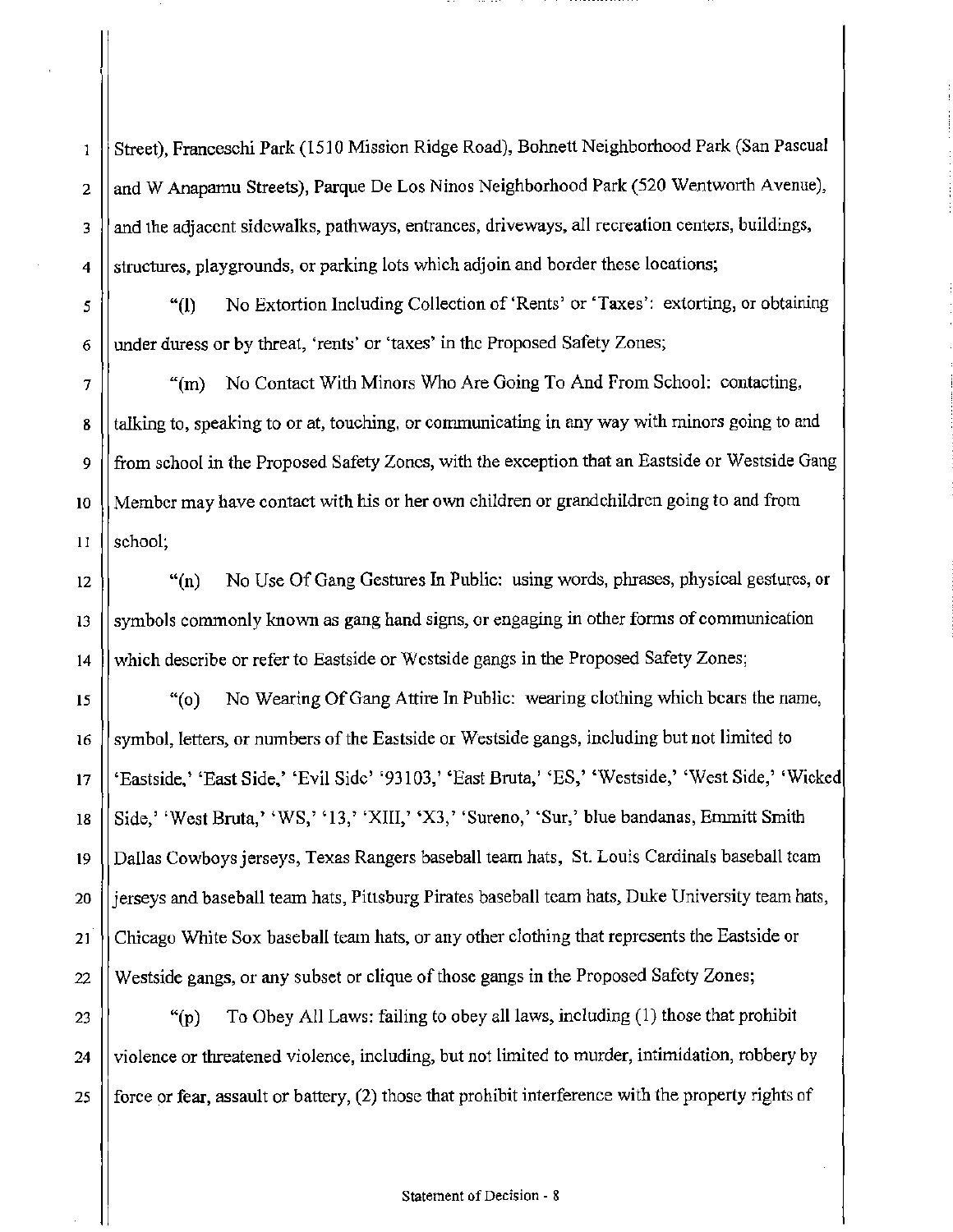$\mathbf{l}$ others, including, but not limited to trespass, theft, vandalism, or the driving or taking of a 2 vehicle without the owner's consent,  $(3)$  those that prohibit the commission of acts that create a 3 || nuisance, including, but not limited to, the illegal sale of controlled substances, blocking the 4 Sidewalk and street, and (4) any other lawful orders of the Court;"

*5* 6. The Plaintiffs propose Safety Zones as set forth in detail in their complaint. 6 Zones A (alleged EASTSIDE turf) and B (alleged WESTSIDE turf) encompass the larger part of 7 (downtown Santa Barbara, from the 101 Freeway to Las Positas in Zone B, and to Arrellaga 8 Street in Zone A, bisected by State Street; bounded on the Zone A side by the foot of the Riviera 9 neighborhood, and on the Zone B side by the foot of the Mesa. There are spurs that capture 10 Cleveland School and the Municipal Tennis Courts. (This is a very general description, see ! I maps in Evidence.) Also requested is a Special Event Safety Zone applicable on the Fourth of 12 July and during Santa Barbara's annual Fiesta celebration. This Safety Zone is proposed to 13 | include the Waterfront area, and public parks including Andree Clark Bird Refuge, Elings Park, 14 Escondidio Neighborhood Park, Francheschi Park, Hilda Mcintyre Ray Neighborhood Park, La 15 Mesa Neighborhood Park, Mesa T,ane Steps Park, Mission Historical Park, and Rose Garden, 16 Orpet Park, Shoreline Community Park, and Stevens neighborhood Park. It is alleged that the 17 areas encompassed by the Safety Zones have a "high saturation of gang crime" at all times in the 18 case of Zones A and B, and on the Fourth of July and during Fiesta in the Special Event Zone.

19 7. While "Opt-Out" provisions were referenced in the pleadings, requiring those 20  $\parallel$  served with the injunction after its enactment to initiate a legal process to be relieved of the 21 | injunction, the Plaintiffs amended their request at trial to substitute an "Opt-In" provision, 22 Whereby those served with the injunction would simultaneously be cited to a court hearing 23 Wherein the Plaintiffs would be required to prove gang affiliation and propriety of inclusion of 24  $\parallel$  the served individual in the injunction before a served individual would be bound by its terms.

25 | 8. Minors are excluded from the injunction.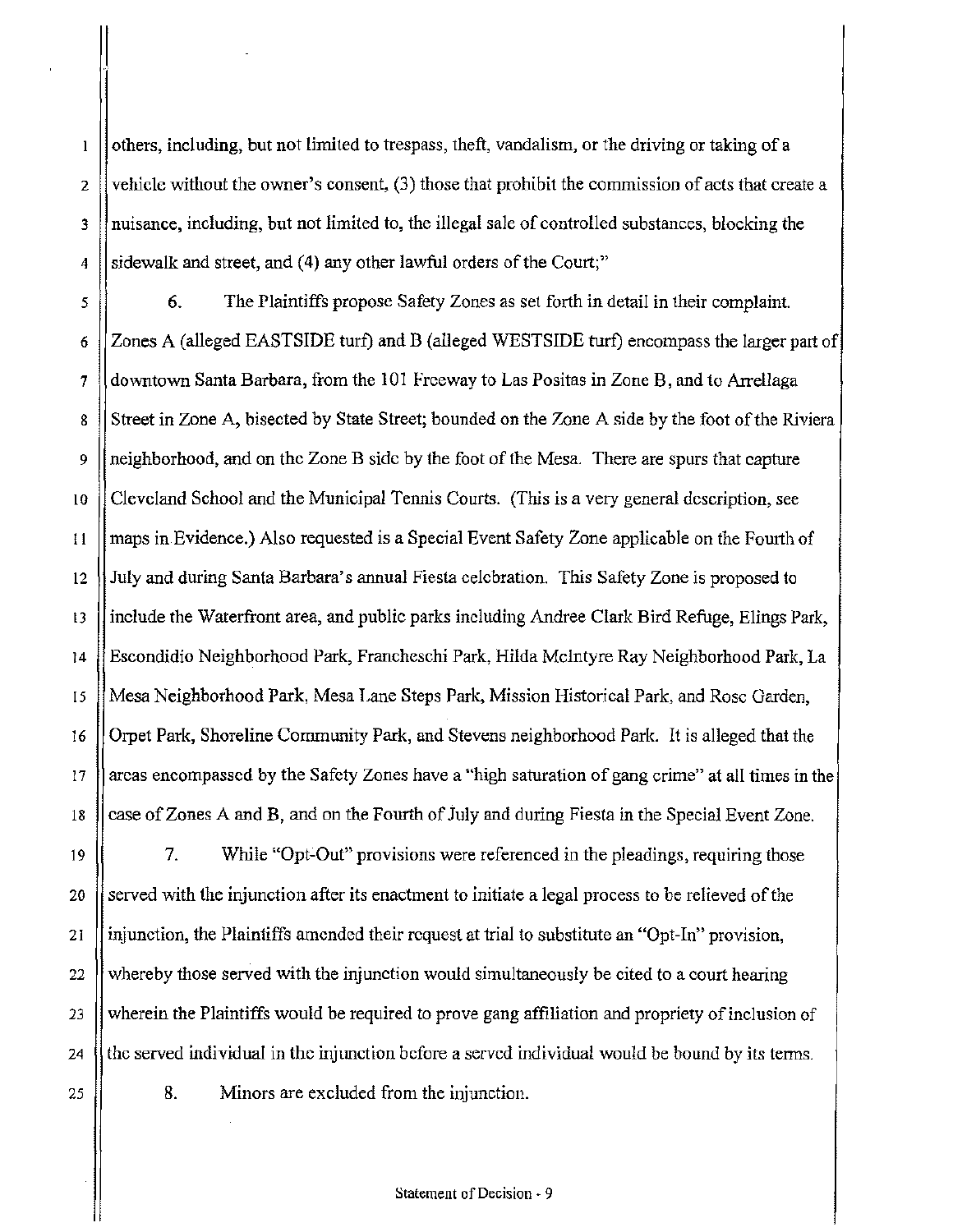II. Criteria for Issuance of the Injunction.

 $2$  | 9. The standard of proof that must be met is that of clear and convincing evidence 3 ( establishing all criteria required to be met. *People v. Englebrecht* (2001) 88 Cal.App.4<sup>th</sup> 1236, 4 1256.

 $\vert$  10. For the injunction to issue, Plaintiffs must prove that (1) Defendants WESTSIDE 6 (and EASTSIDE are unincorporated associations within the meaning of Code of Civil Procedure 7 || section 369.5 and Corporations Code section 18035; (2) That Defendants WESTSIDE and 8 | EASTSIDE are criminal street gangs within the meaning of Penal Code section 186.22(f) and 9 (each is a "gang" as defined by *People v. Engelbrecht*, supra. 88 Cal. App.4<sup>th</sup> at 1258-1261; (3) to That a public nuisance pursuant to Civil Code sections 3479 and 3480 exists in the Safety Zones 11 | proposed for the City of Santa Barbara; (4) That EASTSIDE and WESTSIDE gang members, 12 || including but not limited to the individually named defendants, are responsible for creating and  $13$  || maintaining the public nuisance in the proposed Safety Zones of a nature to require injunction;  $14$   $\vert$  (5) that the Safety Zones requested are narrowly drawn to encompass only the areas where gang  $15$  | conduct has created a clear and significant public nuisance and (6) that the other provisions of 16  $\parallel$  the injunction are likewise narrowly drawn to accomplish their stated purpose in the manner least 17 invasive to the rights of the enjoined individuals and the community.

> III. Analysis.

19 11. Gang Status. Substantial evidence was presented at trial, clearly meeting the clear 20 || and convincing evidentiary standard, that WESTSIDE and EASTSIDE are unincorporated 21 | associations within the meaning of Code of Civil Procedure section 369.5 and Corporations Code 22 | section 19035, and that they are criminal street gangs within the meaning of Penal Code section  $23$  || 186.22(f) and as further defined in relevant case law, and the court so finds.

 $24$   $\frac{1}{111111}$ 

 $\left\| \ \right\|$ 

 $\mathbf{1}$ 

 $25$   $\frac{1}{1}$  / / / / / /

18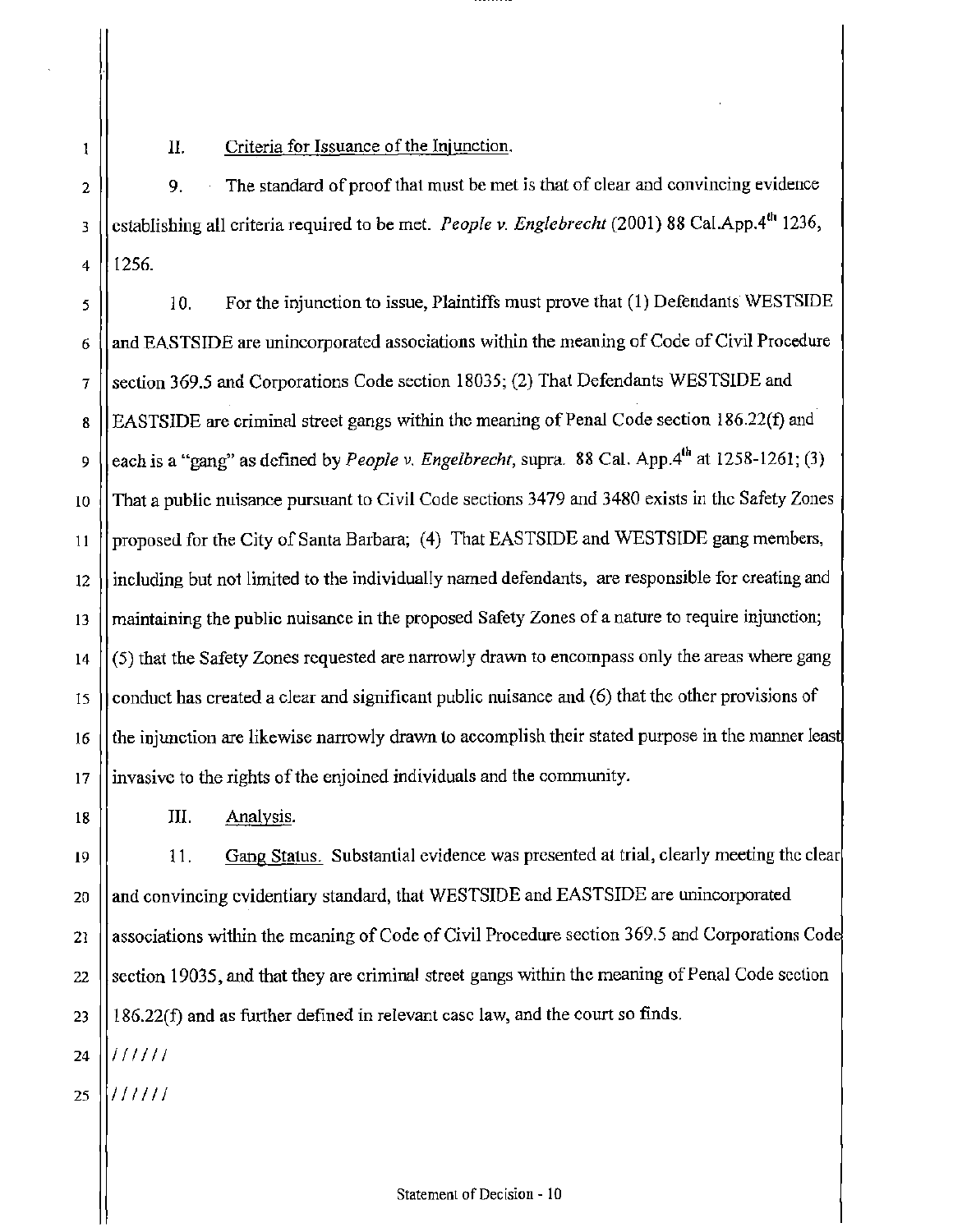12. Public Nuisance.

2 12.1 The Plaintiffs argue that EASTSIDE and WESTSIDE and their members,  $3$  ||including but not limited to the named defendants, have created a public nuisance by "continuing  $4$  || to kill, beat, stab, tag gang graffiti, threaten, intimidate, sell drugs and loiter in public" for the  $\frac{1}{5}$  benefit of the gangs, and state that these activities have "terrorized" the citizens of the City of  $6 \parallel$  Santa Barbara. Plaintiffs state that the alleged activity "to this day diminishes the quality of life  $7 \parallel$  and harms the health and safety" of those who reside in and frequent the proposed Safety Zones. 8 Plaintiffs characterize the EASTSIDE and WESTSIDE gangs as "extremely violent", stating that 9 "Citizens are attacked, their property is damaged and stolen, and they are afraid to leave their lo homes, walk the streets, and expose children to the dangers the defendants continue to create."

11  $\vert$  12.2 The Civil Code, at section 3479, defines nuisance as "anything which is injurious 12 to health, or is indecent or offensive to the senses, or an obstruction to the free use of property, so 13  $\parallel$  as to interfere with the comfortable enjoyment of life or property, or unlawfully obstructs the free 14 | passage or use, in the customary manner, of  $\dots$  any public park, square, street or highway  $\dots$ " 15 Civil Code section 3480 defmes a 'public nuisance' as one that affects "an entire conununity or 16 neighborhood, or any considerable number of persons, although the extent of the annoyance or 17 damage inflicted upon the individuals may be unequal." "Section 370 of the Penal Code mirrors 18 these civil provisions, combining the characteristics of nuisances generally with a distinctly  $19$  || public quality: that a given activity 'interfere with the comfortable enjoyment of life or property 20 by an entire *community* or *neighborhood,* or by any *considerable number of persons.'* (Pen. 21  $\int \c{C}$  Code, § 370, italics added.) People ex rel. Gallo v. Acuna (1997) 14 Cal. 4<sup>th</sup> 1090, 1104 22 *("Acuna").* These definitions have been further considered, in their application to gang 23 injunctions, in cases such as *Acuna.* "Of course, not every interference with collective social 24 interests constitutes a public nuisance. To qualify, and thus be enjoinable, the interference must 25 be both *substantial* and *unreasonable." Acuna* at 1105 [Emphasis in original].

 $\mathbf{1}$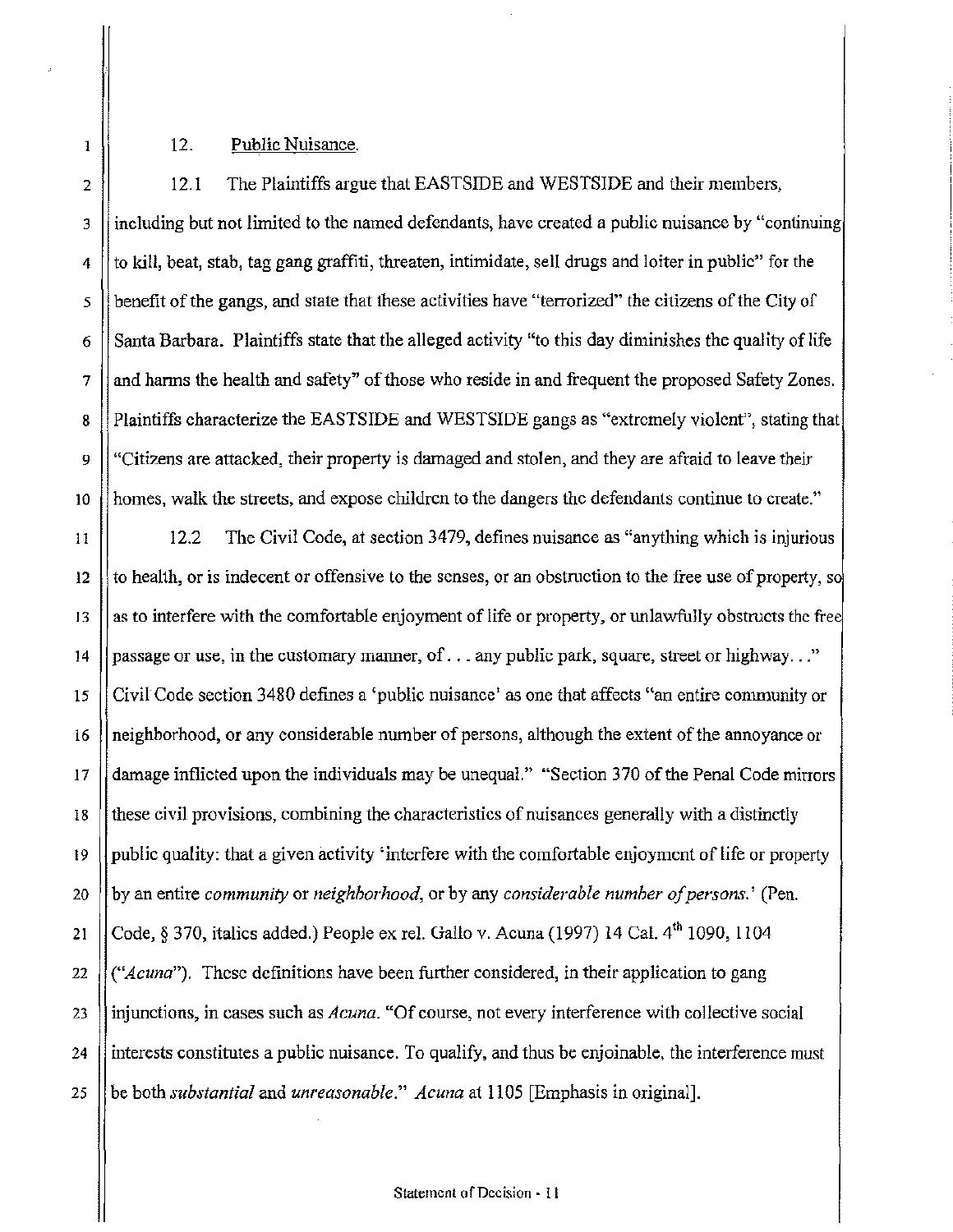!n *Acuna,* gang activity in the Rockspring area of San Jose was described as an: "urban  $2 \parallel$  war zone." This court quotes the following description at length because of its importance in 3 demonstrating what constitutes a public nuisance:

4

 $\mathbf{l}$ 

5

6

7

8

9

10

1l

12

13

14

15

16

17

18

"[fhe neighborhood in question] ''is an occupied territory. . . Gang members, all of whom live elsewhere, congregate on lawns, on sidewalks, and in front of apartment complexes at all hours of the day and night. They display a casual contempt for notions of law, order, and decency- openly drinking, smoking dope, sniffing toluene, and even snorting cocaine laid out in neat lines on the hoods of residents' cars. The people who live in Rockspring are subjected to loud talk, loud music, vulgarity, profanity, brutality, fistfights and the sound of gunfire echoing in the streets. Gang members talce over sidewalks, driveways, carports, apartment parking areas, and impede traffic on the public thoroughfares to conduct their drive-up drug bazaar. Murder, attempted murder, drive-by shootings assault and battery, vandalism, arson, and theft are commonplace. The community has become a staging area for gang-related violence and a dumping ground for the weapons and instrumentalities of crime once the deed is done. Area residents have had their garages used as urinals; their homes commandeered as escape routes, their walls, fences, garage doors, sidewalks and even their vehicles turned into a sullen canvas of gang graffiti.

The people of this community are prisoners in their *ovm* homes. Violence and the threat of violence are constant. Residents remain indoors, especially at night. They do not allow their children to play outside. Strangers wearing the wrong clothing are at risk. Relatives and friends refuse to visit. The laundry rooms, the trash dumpsters, the residents' vehicles, and their parking spaces are used to deal and stash drugs. Verbal harassment, physical intimidation, threats of retaliation, and retaliation are the likely fate of anyone who complains of the gang's illegal activities or tells police where drugs may be hidden ... [there is a] hooligan like atmosphere that prevails night and day." *Acuna,* at 1100, 1120.

19 20 21 22 23 24 25 *Acuna* is unique among appellate cases dealing with gang injunctions because it is the only one that describes the nuisance in detail. In the other cases, it appears the issue of whether there was a nuisance was not litigated or, at least, was not an issue on appeal. The discussion is important here because these defendants have actively litigated the issue of whether the Santa Barbara gang activity constitutes a public nuisance. In those instances where gangs only, and not constituent members, have been named, the issue of the need for the injunction tends to be determined by default, and only the terms of the resulting injunction are litigated.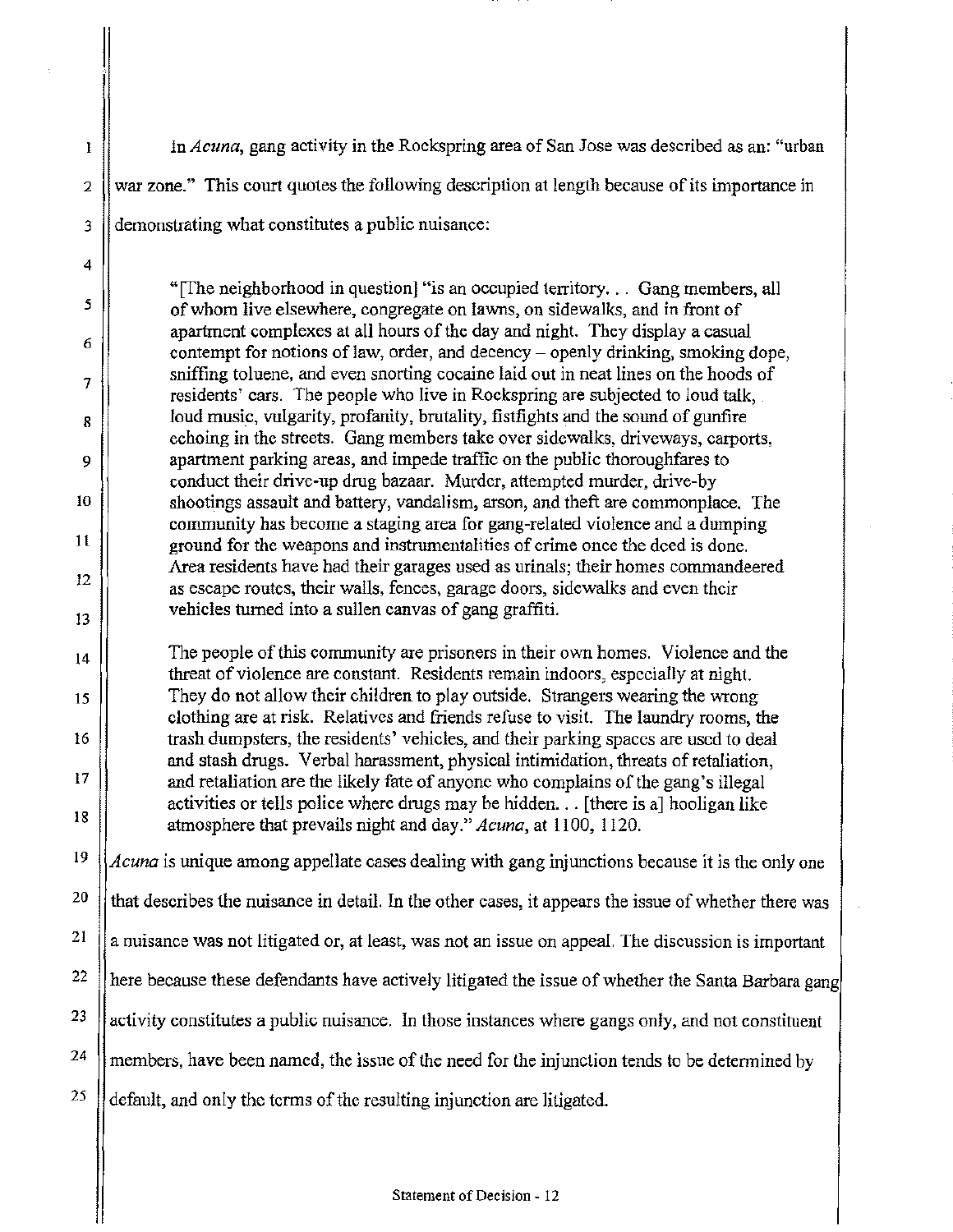12.3 In describing the situation in Santa Barbara, the plaintiffs have used adjectives 2 common to the *Acuna* case, describing EASTSIDE and WESTSIDE as two turf gangs at war  $3 \times 3$  with one another, stabbing, attacking and killing opposing members, and recruiting children and  $4 \vert$  youth into their ranks, while citizens cower in their homes. Defendants argue that the citizens of 5 Santa Barbara do not demonstrate the effects of laboring under a public nuisance, and that the 6  $\parallel$  data relied upon by the plaintiffs to show such public nuisance exists is unreliable and overstated, 7 that the data is not presented in relation to total crime statistics required *to* give it rational 8 | meaning, and that the conditions in Santa Barbara are not of such an acute nature to require the 9 || imposition of injunctive relief.

10

 $\mathbf{I}$ 

# 12.4 Plaintiff Evidence of Public Nuisance.

11 (a) The court was favorably impressed by the data compiled by the Santa Barbara 12 Police Department ("SBPD") in its preparation to seek an injunction. Regardless of the outcome 13  $\parallel$  of the injunction effort, this was a necessary and useful exercise, both for improved 14 understanding of gang activity in Santa Barbara and for updating the SBPD computer systems to 15  $\parallel$  a more current standard. SBPD's diligent and substantial review of historical material was 16 | undertaken in a very systematic (if not statistically complete) manner, and it produced 17 information of great utility to law enforcement. The data clearly demonstrates that Santa 18 Barbara, like most other cities its size in the State of California, experiences gang related crime, 19 | although the conclusions to be drawn from that data are disputed. The data was presented in two 20 || increments, the first dealing with alleged gang activity occurring from 2004 to 2009, and a 21 Second dealing with activity from 2010 to 2013. The data does not include information 22 concerning the relationship of gang related crime to the overall crime rate, in particular what the 23 || percentage is of gang crime of all crime in the community.

24  $\parallel$  (b) In approximately June of 2009, SBPD assigned Sgt. David Henderson, an officer 25  $\parallel$  with more than 20 years experience, to undertake a review of the history of gang-related crime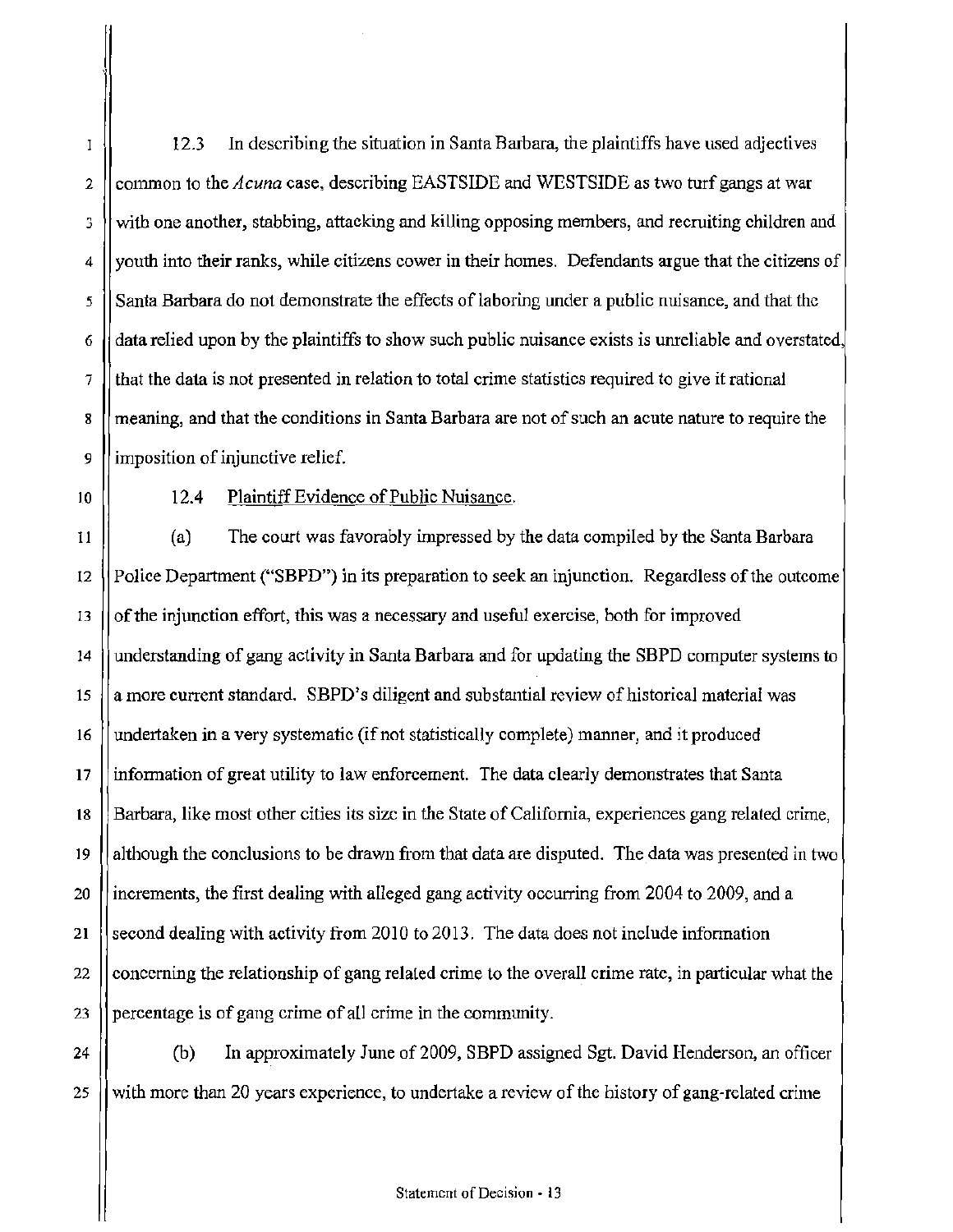and nuisance activity in Santa Barbara to the end of making a recommendation to SBPD  $\pmb{1}$ 2  $\parallel$  concerning the appropriateness and viability of a gang injunction for Santa Barbara. Sgt. 3 Henderson presented as a straightforward and reliable witness. Sgt. Henderson had no acadernic  $4 \parallel$  or employment background in compiling statistical data or conducting this type of research. It 5 || was felt, however, that his history in gang in enforcement and years of experience in the  $6 \mid$  department qualified him to the task. I-le was assisted on a part-time basis by several other field  $7$  | officers and by two computer staff.

8  $\parallel$  Sgt. Henderson began his inquiry on an anecdotal level, consulting with officers with 9 || long patrol and gang enforcement history, to compile a list of known gang members over the last 10  $\vert$  20 years that could be searched in the two existing computer systems. The officers were asked to  $\frac{11}{11}$  l provide names of individuals about whose gang affiliation they were confident, to the extent that 12 they could comfortably testify to gang affiliation as defined in Penal Code section 186.20 et seq. 13  $||A|$  list of 537 persons was compiled.

14 These names were then applied to a computer search on each system. The reports 15 produced by the search were then reviewed individually by Sgt. Henderson, who determined 16 what, if any, gang affiliation the report contained. The search matched names to categories 17 including alleged perpetrator, victim, and witness, and persons identified with outstanding 18 warrants. Reports in all categories were included in incident totals as gang related, regardless of 19 the role of the alleged gang member in the incident. Once Sgt. Henderson determined a report 20 Was gang related, it was given to computer staff, who were tasked with the creation of the visual 21 | report that contains a dot (red for EASTSIDE, blue for WESTSIDE) for each gang related 22 llincident.

23 Within the first two months of activity, it was concluded that a gang injunction would be 24 | pursued, at which point Detective Gary Siegel, plaintiff's principal gang expert witness, began 25 is reviewing the reports produced by the search and preparing his declaration in support of the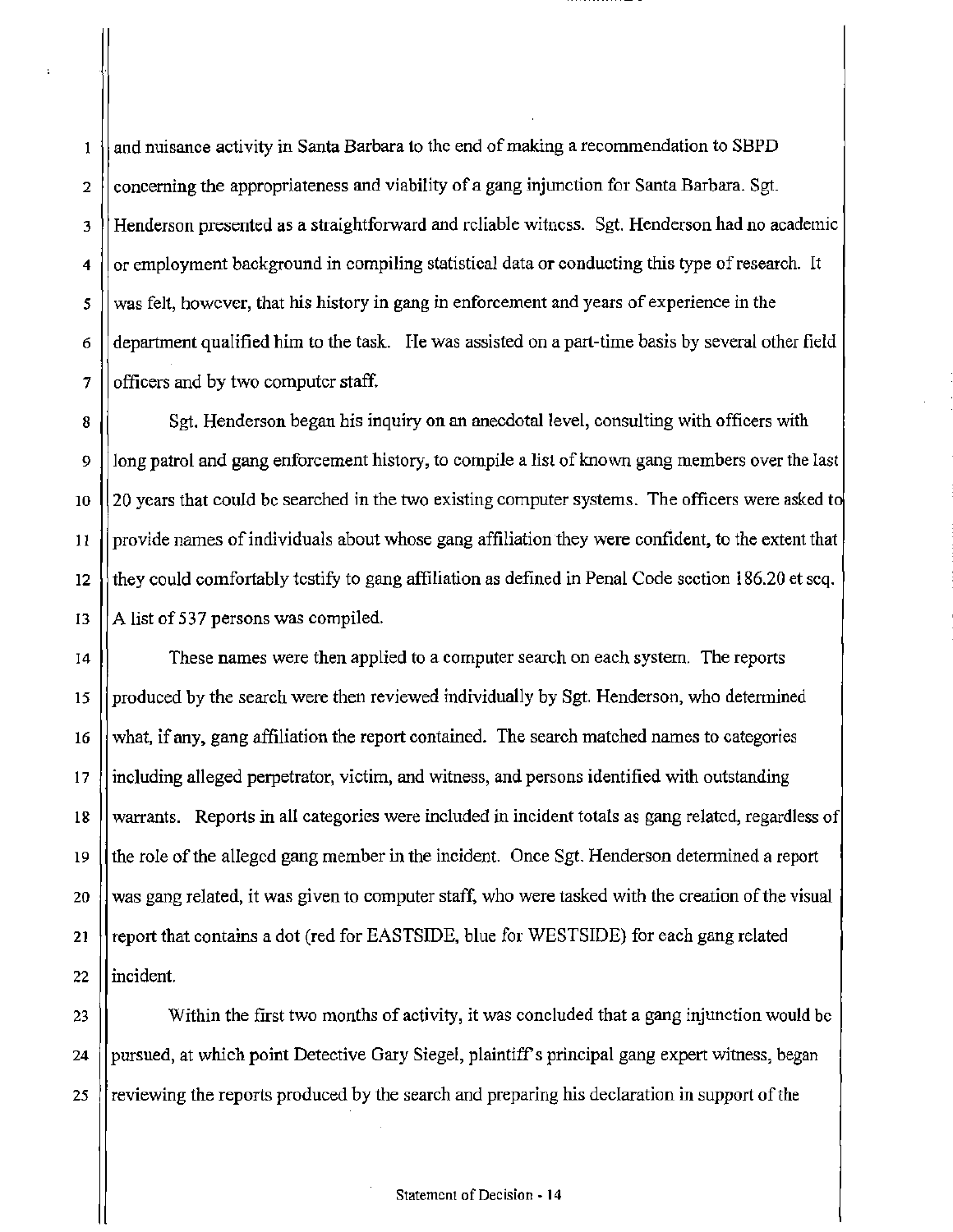injunction request. Upon hearing this testimony, the court had concerns about the methodology  $\mathbf{l}$ 2  $\parallel$  of the inquiry, the prematurity of the conclusion that an injunction should be sought, and the  $3$  || relevance and reliability of the results. These concerns were confirmed later in the trial by 4 defense expert Dr. Edvina Barvosa, discussed herein.

5 (c) SBPD employed the services ofa consultant, Deputy District Attorney for Fresno 6 County Gregory Anderson. Mr. Anderson was designated as an expert to testify concerning a 7 number of issues, including the propriety of a gang injunction for Santa Barbara. The court 8 Sum is found him to be a well meaning and well prepared witness, who testified in a straightforward 9 manner. He has been primarily responsible for obtaining a number of gang injunctions in Fresno 10 County, and has consulted with other jurisdictions to assist them in obtaining injunctions. He 11 has written a handbook for California district attorneys in obtaining injunctions. Mr. Anderson i 12 clearly an expert in how to go about seeking gang injunctions generally. He also testified about 13 || his personal experiences obtaining injunctions in Fresno County.

14 The court did not find Mr. Anderson's testimony concerning the propriety of an 15 injunction for Santa Barbara to be persuasive. Gang injunctions are highly particular, and 16  $\parallel$  require a thorough understanding of the area sought to be covered by the injunction. The court 17 | found his knowledge of Santa Barbara to be incomplete.

18 The court was interested by Mr. Anderson's testimony about the importance of 19 community buy-in when injunctions are sought, and receiving input from community members 20  $\parallel$  about their perceived need for an injunction. Although not scientific in his approach, in Fresno 21  $\vert\vert$  he did conduct informal surveys in certain injunction areas to determine community support, and 22 he voiced an opinion the court found to be reliable that gang injunctions are generally not 23 Successful in achieving crime rate improvement without demonstrable community support. 24 SBPD presented no evidence of significance relating to this important issue. Other than hearsay 25 comments by officers about ad hoc contacts with residents and business owners here and there,

### Statement of Decision - 15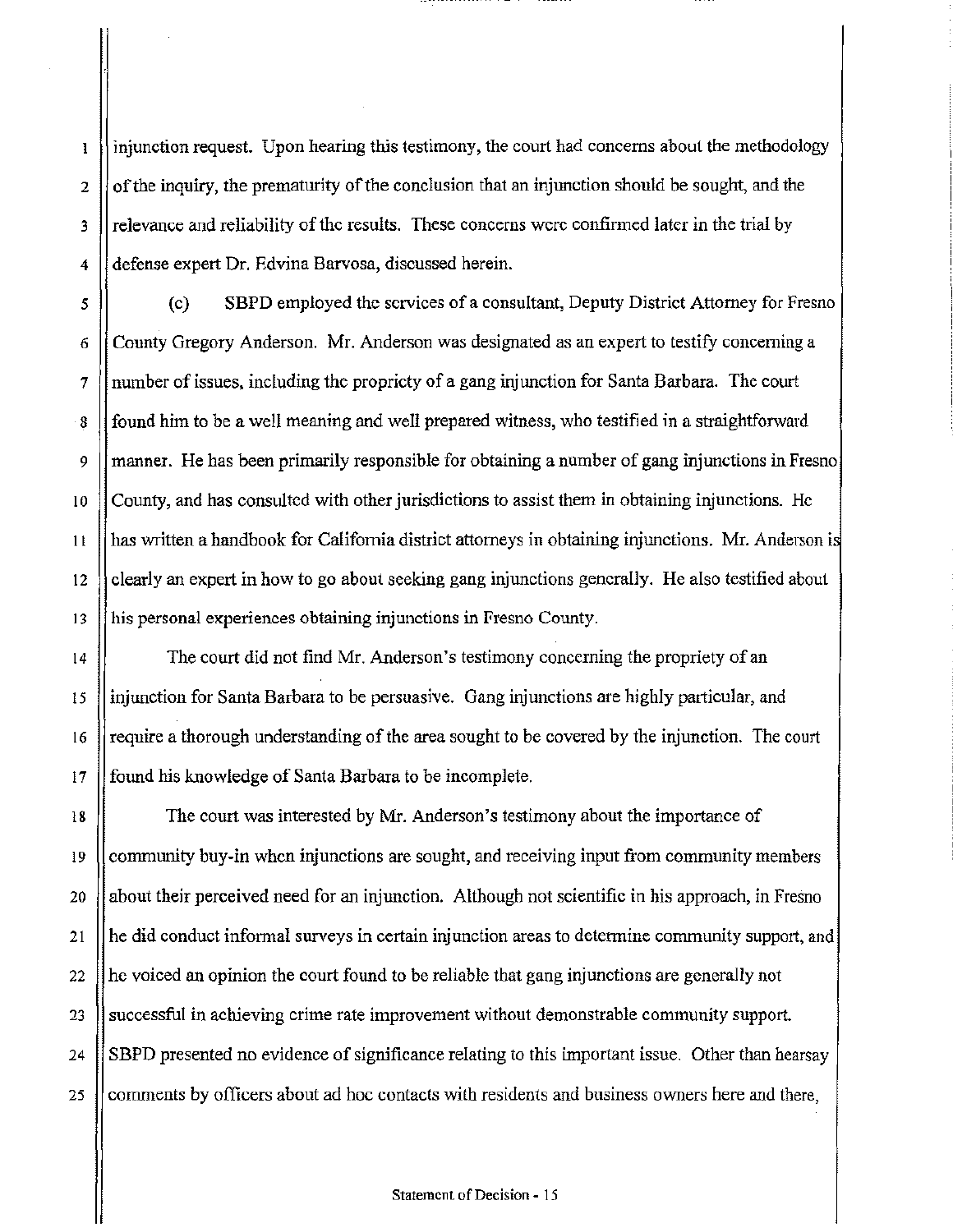and testimony that a number of public meetings occurred, plaintiffs offered no persuasive  $\mathbf{I}% _{T}\left( t\right) \equiv\mathbf{I}_{T}\left( t\right)$  $2 \parallel$  testimony from any individuals, or any evidence of any systematic effort to measure the need for  $3$  || an injunction (or lack of need) perceived by the community.

4 Mr. Anderson was critical of academic approaches to assessing gang injunctions, but the 5 court did not find his testimony persuasive. He acknowledged that his understanding of Santa 6 **Barbara's situation is essentially anecdotal.** The court found his testimony about the existence of 7 EASTSIDE and WESTSIDE as Sureno affiliated groups that have some ties to the Mexican 8 || Mafia to be generally reliable, but lacking in supportive facts concerning the details of such 9 involvement. Although he had some limited exposure to academic analysis in the past, the court  $10$  did not find this experience adequate to support his challenge to the susceptibility of gang  $11$  injunctions to focused sociological study.

12 (d) Lengthy testimony was offered by defense expert Detective Gary Siegel, an 18 13 year officer of SBPD. Detective Siegel drafted the primary factual declaration in support of the 14 injunction request, and his testimony essentially repeated the averrnents contained in that 15  $\parallel$  declaration. Detective Siegel has significant experience in gang-related law enforcement, having 16 | actively investigated well over 500 gang related crimes and incidents, many leading to successful  $17$  || prosecutions. He has qualified in the past as a gang expert in State and Federal court, primarily 18 in criminal cases, where he opined on individuals' status as gang members, and the history, 19 || membership, and modus operandi of gangs and gang members. In addition to his personal 20 experience, law enforcement related training, inter-agency and subject matter organization 21 involvements, he also has spoken to many gang members and their families. He has also 22 watched reality programming on the History Channel and the Discovery Channel (such as 23 "Gangland") and has read autobiographies of gang members such as the one written by Tony 24 || Rafael ("The Black Hand"). In his current employment assignment, an important facet of his 25 work is gang intelligence. He is a gathering point for all gang related reports, field contacts,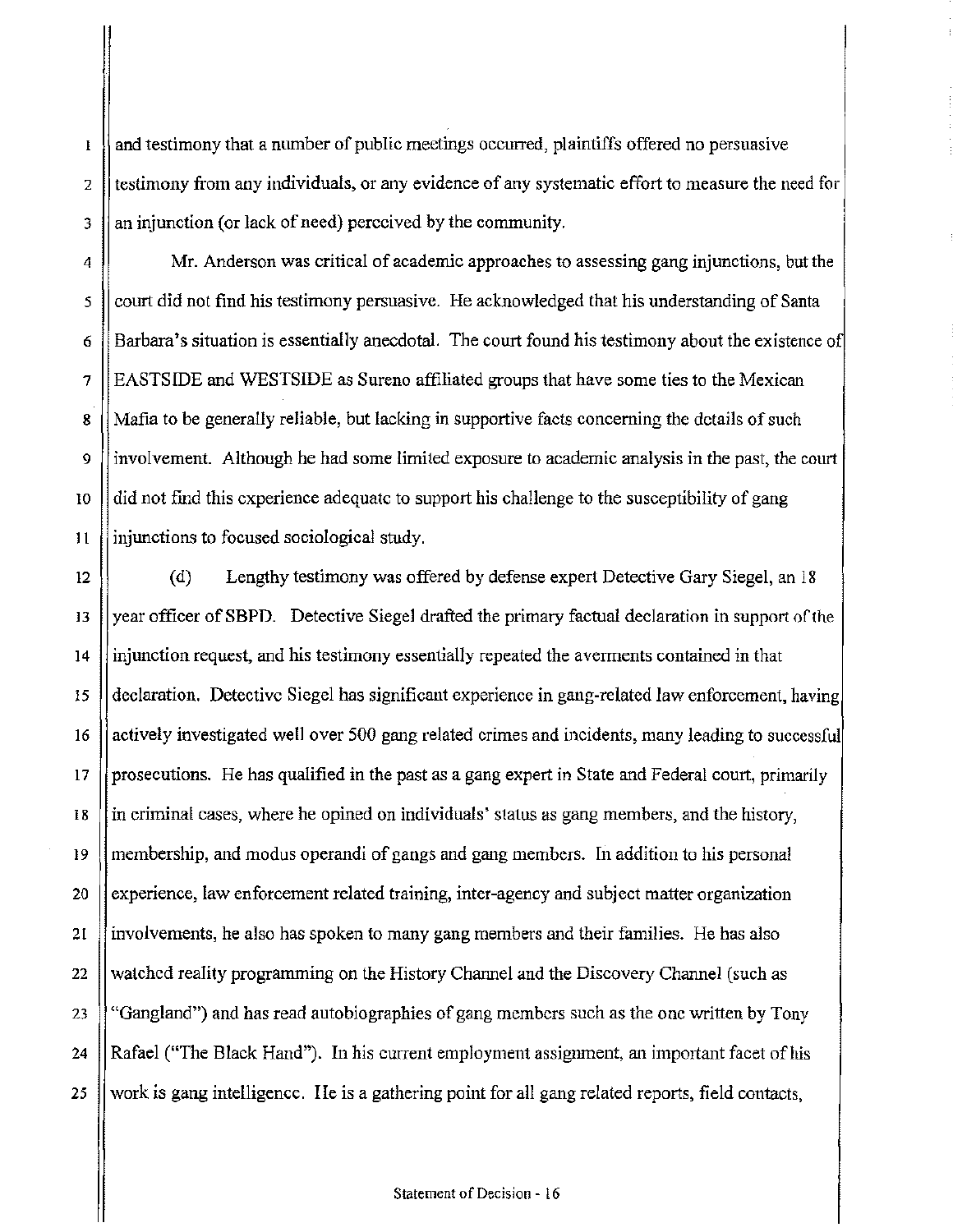information from citizens, infOrmants and other officers. Ile has a significant amount of contact  $\mathbf{I}$  $2 \parallel$  with the Santa Barbara County Jail. He is a sort of repository of all local gang information.

3 **Detective Siegel testified at length about the status of EASTSIDE and WESTSIDE as**  $4 \parallel$  Sureno gangs connected to La Erne, or the Mexican Mafia. This affiliation places EASTSIDE 5 and WESTSIDE gang members within the Sureno hierarchy, where they are subject to Sureno  $6 \sqrt{\frac{\text{m}}{\text{m}}}$  rules and required to move money earned in criminal activities up the chain to leaders in La Eme. 7 This "taxation" occurs in a variety of ways, from direct payments from individual to individual 8 up the chain, to systematic deposit of funds into the prison commissary accounts of Le Erne 9 leaders or prisoners under their control. Gang affiliations are loosely knit, with leadership in 10  $\vert\vert$  constant flux as gang membership evolves, and members go in and out of custody. The 11 Solution is evidence suggests that problems created by gang activity behind bars, such as improper 12 inmate/outside and irunate/inmate communication, misuse of commissary accounts and violence IJ will not be improved in any substantial way by a gang injunction. The problems in correctional 14 institutions across the country are major and multifaceted, discussion of them is not necessary 15  $\vert$  to this particular inquiry.

16 | Detective Siegel testified about gang history in Santa Barbara, and current gang culture. 17 He discussed a host of matters relating to gang culture, including but not limited to gang signs, 18 gang clothing, gang music, gang honor rules, gang tattoos, intimidation, gang crimes, and the 19 intergenerational nature of gang culture. There was a quantity of discussion, by Detective 20 Siegel and individual officers who followed, about gang graffiti. Detective Siegel then provided 21 numerous examples of these and other facets of gang life in Santa Barbara from the particular 22 | incidents described in the SBPD data. The court concluded that Santa Barbara is subject to less 23 graffiti than many communities of the same size, and the majority of it is not gang related. There 24  $\parallel$  are existing graffiti removal efforts that are largely successful. There was also a lengthy 25 discussion of Penal Code section 186.20 et seq., gang registration, and the criteria used to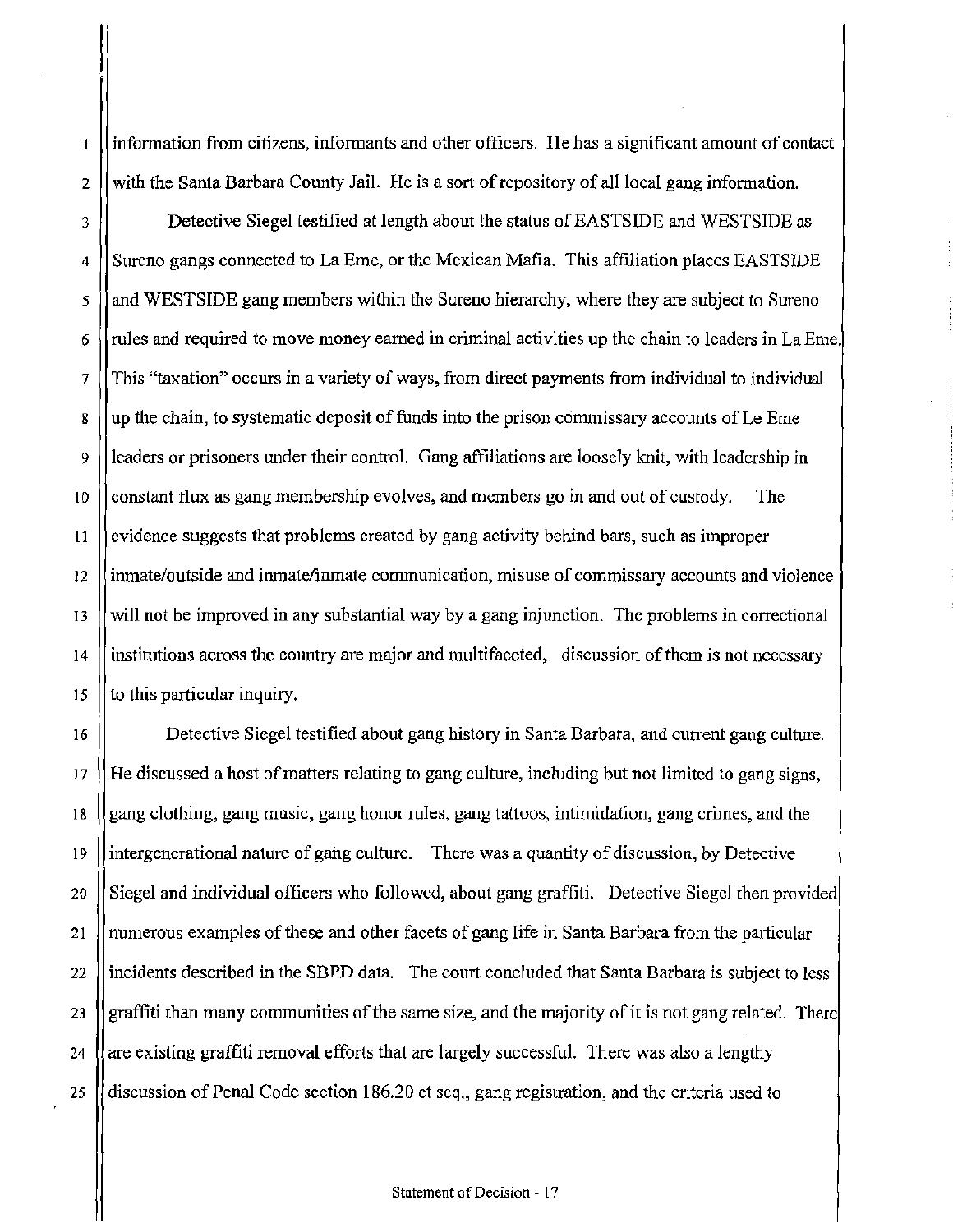identify persons as participants or active members in street gangs. The court found this  $\mathbf{1}$  $2$  || testimony very educative and elucidating.

3 It would be impossible and unnecessary to list each incident discussed by witness Siegel, 4 and the other law enforcement witnesses, and the court simply refers *to* the record. The court 5 | accepts the conclusions of Detective Siegel concerning the existence of EASTSIDE and 6 WESTSIDE as Sureno criminal street gangs. These gangs commit many crimes. Both felonies  $7 \text{ ||}$  and misdemeanors are committed by gang members, a significant number of which are drug 8 || related. Some of these crimes are violent and assaultive in nature. There have been gang related 9 murders in Santa Barbara, albeit not in significant numbers. The court agrees that this is 10  $\mu$  troubling criminal activity that requires focused attention from law enforcement (which it 11 definitely and properly receives in Santa Barbara). The testimony of Detective Siegel also 12 demonstrates that within the Santa Barbara gangs there are a relatively small number of 13 significant bad actors. Detective Siegel noted that there are effective strategies being employed 14 by SBPD to combat gang activity, from curfew and truancy restrictions on juveniles, to *Terry*  15 S is stops and searches, and the enforcement of parole and probation requirements.

16 Detective Siegel testified to his opinion that the gang injunction is desired by the 17  $\parallel$  community, based on his anecdotal experience of talking to people in the community; as of the 18 date of his deposition he had spoken to roughly thirty people. These were not instances where he 19 Sought persons out to seek their opinion, but conversations where the subject matter simply came 20 || up. He notes he had only spoken to one person opposing the injunction, a conversation that 21 happened in the courtroom.

22 (e) Plaintiff also offered testimony from Detective Benjamin Ahrens. Ile is also a 23 ] long term SBPD officer, with significant gang experience, who has conducted gang training for 24  $\parallel$  other local agencies. He also discussed various particular incidents of gang crime, including a 25 | robbery at the Mi Fiesta market, and an assault incident at Franklin Center that were both caught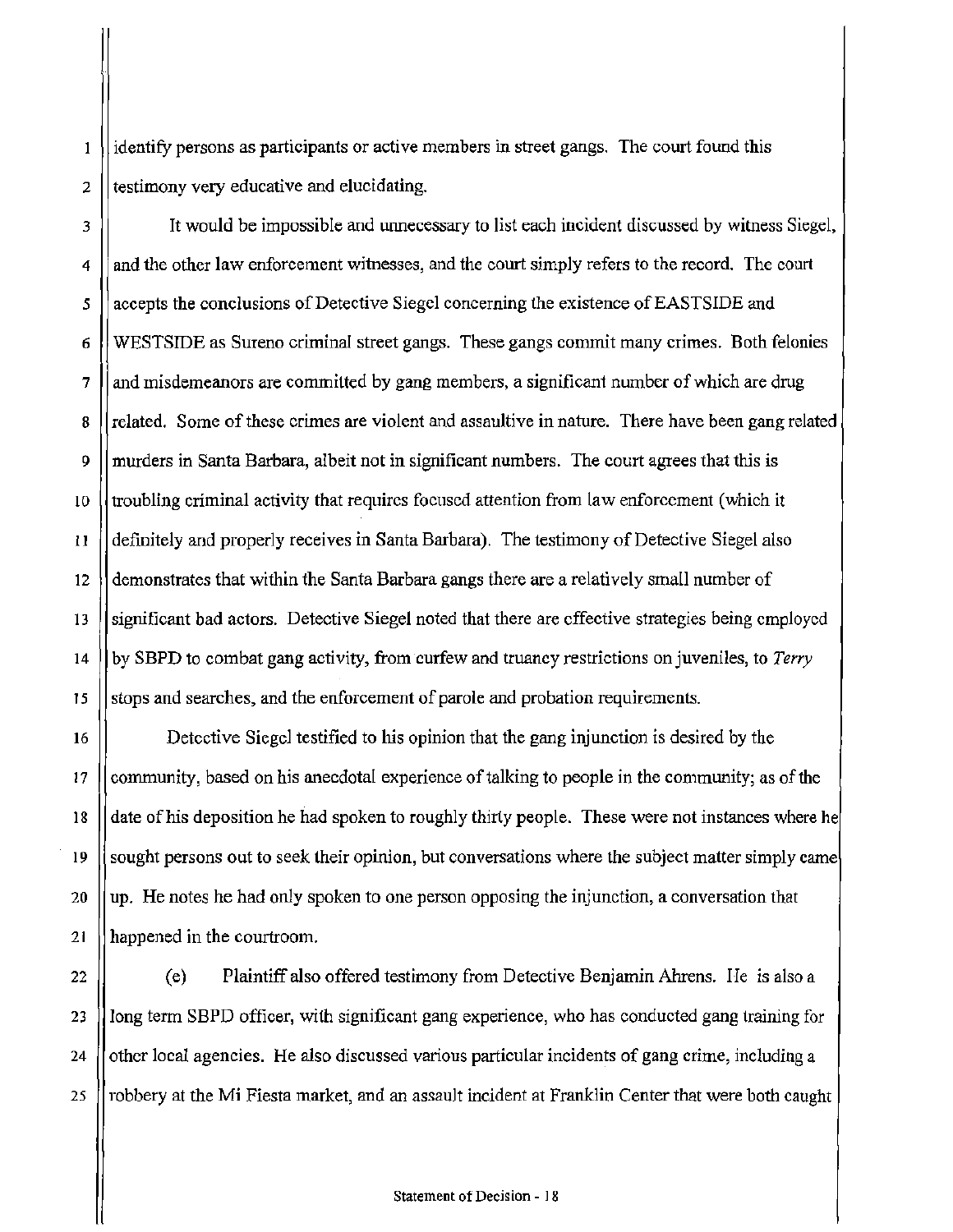on videotape. 1'hereafter, testimony was offered from a series of SBPD officers who likewise  $\mathbf I$ 2 discussed incidents of crime and graffiti, contact with gang members, and other related topics. J The court will not enumerate this testimony, but notes that it does demonstrate criminal gang 4 || activity in Santa Barbara within the proposed safety zones.

*5* (f) The testimony of Mr. Arthur Nevarez was also offered by the plaintiffs. Mr. 6 Nevarez is currently incarcerated in the Santa Barbara County jail. He is serving a life sentence.  $7$  || He was an active EASTSIDE gang member from the time when he moved to Santa Barbara at 8 || age 16, until he decided to drop out and debrief two and a half years ago. He is now 40 years 9  $\parallel$  old. Mr. Nevarez testified about gang life in a manner consistent with the description of the law  $10$  enforcement witnesses. He testified about gang communication in prison through the use of  $11$  || notes, or "kites", and the movement of money through the gang hierarchy and its management by 12 incarcerated members, so called "taxing''. He testified to his knowledge that \$5,000 to \$6,000 13  $\parallel$  moves each month through the Santa Barbara Jail. He testified about various notable gang 14 members.

15 He was cross examined about his criminal history, which is significant and involves 16 | crimes with a direct bearing on veracity, such as dissuading witnesses. He acknowledged that his  $17$  || testimony may benefit his situation. He has had numerous interviews with various law 18 | enforcement agencies since his decision to debrief. He was in the Santa Barbara jail because he 19 manipulated the system to get sent from prison to the jail for a period of time by arranging to be 20 Subpoenaed as a witness in a pending case.

21 | Near the end of his testimony, he offered a rather gratuitous statement, to the effect that 22  $\left\| \right\|$  the pending injunction was the subject of a directive from La Erne shot callers - "Word went 23 | around the jail that things should lay low to let the gang injunction cool off."

24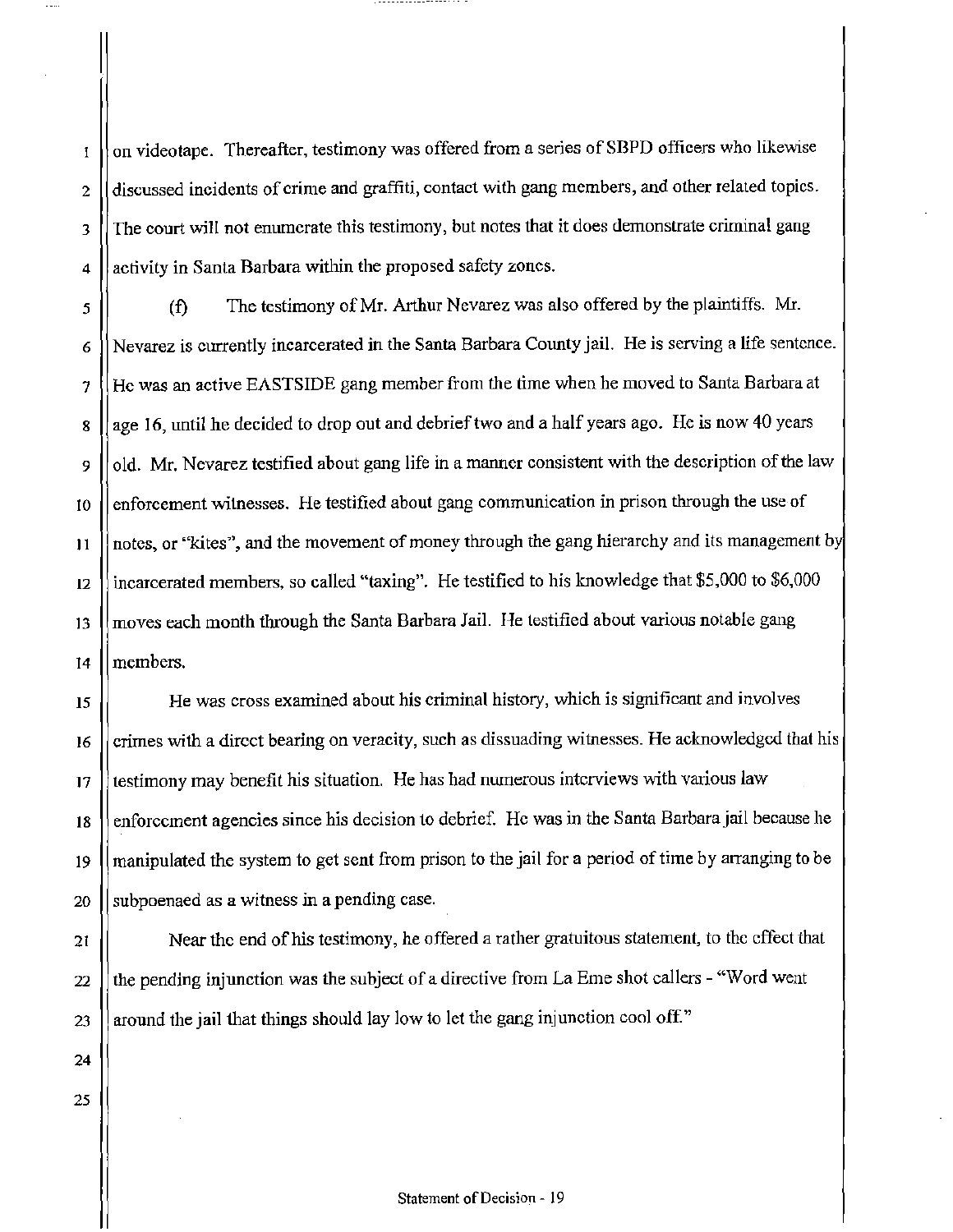The court found the testimony of Mr. Nevarez to be obviously self-serving. He seemed 2 || highly interested in demonstrating his own self importance, and highly invested in his own 3 || notoriety and gang notoricty. The court questions his credibility.

 $\mathbf{I}$ 

4 (g) After the underlying factual testimony concerning gangs in general and gang 5 | activity specific to Santa Barbara offered by Detective Ahrens and other individual officers, 6 Detective Siegel returned to the stand to provide opinion testimony concerning the foundational  $7$  || matters related by other witnesses, including his assessment of each of the individually named  $\mathbf{g}$  defendants as gang members. The court is convinced by his testimony that 10 of the individual 9 defendants, by clear and convincing evidence, are gang members. The court finds that there was 10  $\|\text{not clear and convincing proof of current gang membership of FRANCISCO ANAYA.$ 

I l Detective Siegel offered further opinions concerning the propriety of the configuration of 12 the proposed Safety Zones and the overall need for the gang injunction. He also addressed 13 individual provisions of the injunction, asserting each to be a means to reduce gang activity and 14 notoriety, that will reduce gang recruiting and offer opportunity for gang members to move away 15  $\parallel$  from gang life; making generally conclusive statements concerning effectiveness of an injunction 16  $\parallel$  as a whole. Asked how the injunction would be enforced, and what the plans were for its use  $17$  || and implementation, Detective Siegel was unclear, noting that details of enforcement were the 18 | province of others. Asked by the court to identify with particularity where an injunction would 19  $\Box$  offer anything substantially different from existing gang registration law, parole and probation 20 **provisions**, Detective Siegel conceded that most do not differ greatly, that the crux of the request 21 is the provision relating to association. He conceded on cross examination that the remaining  $22$  || individual defendants are serious criminals with long criminal histories, a number of whom are 23 already serving long prison sentences, and who, when released, will likely be under parole or 24 probation restrictions. He had previously testified that probation and parole enforcement is not  $25$  || as strong as it used to be, without even anecdotal support of that assertion. On redirect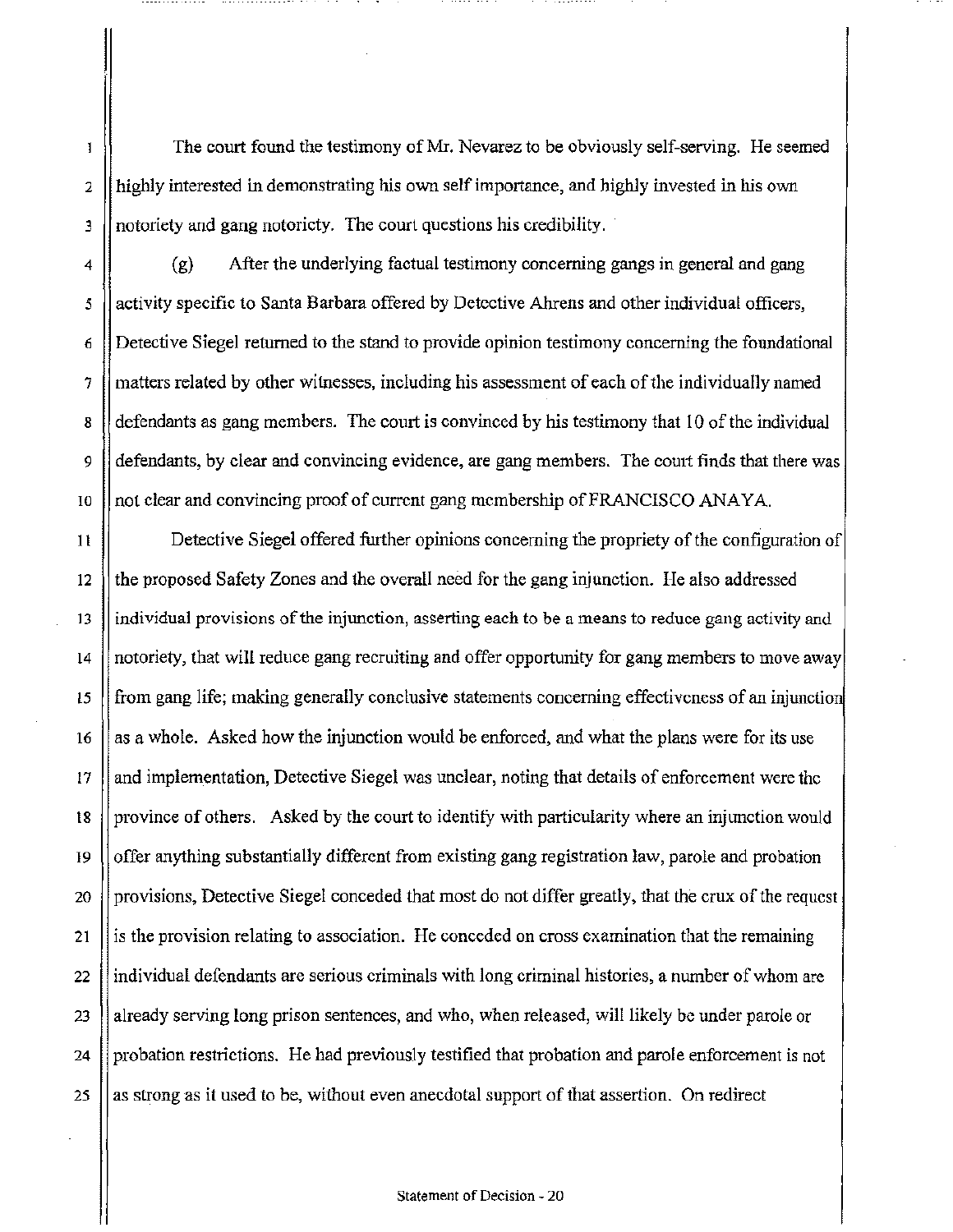examination, asked further about how the injunction would be used in the field, Detective Siegel  $\mathbf{I}$ 2 testified that if an officer came across an enjoined person doing a prohibited activity, there would  $3$  | be a range of choices how to respond, from a verbal warning, to arrest, to citation, to 4 documentation with later follow up. He then described the proposed 'pre-deprivation'  $5$  | procedure.

 $6 \parallel$  Overall, Detective Siegel was an effective witness on behalf of the plaintiffs. However, 7 his expert analysis was focused through a very narrow lens, and it did not take into consideration 8 the bigger picture of criminal activity in the Santa Barbara area, in defining the scope of the gang  $9 \parallel$  activity. The compiled data was incomplete. There was very little well supported evidence of 10  $\parallel$  impact on the community or community buy-in to an injunction program.

11

## 12.5 Defense evidence concerning Public Nuisance.

12 (a) The defense offered a handful of ordinary Santa Barbara residents as witnesses.  $13$  These were individuals who had resided for significant periods in a variety of areas in the 14 proposed Safety Zones. These witnesses testified to their individual experience, which was 15 consistent to the effect that gang presence was not significantly notable to them. None had had a 16 direct negative encounter with a gang member. None had observed gang activity in the open in  $17$  ||their neighborhoods. Most had a peripheral sense of occasional graffiti, with a lack of certainty 18  $\parallel$  as to whether it was gang related. All denied feeling fearful or intimidated. One, a former gang-19 involved individual, testified about her familial experience and her current experience as a  $20$  || frequent return visitor to her neighborhood, an area in the proposed safety zone she described as 21  $\parallel$  a cohesive, generally peaceful place, where gang activity is known, but where it does not impact 22 the day to day lives of residents in significant ways. While these witnesses were few in number 23 and their testimony anecdotal, the court found their impressions more reliable than the 24  $\parallel$  generalized and hearsay assertions communicated by other witnesses to the contrary.

25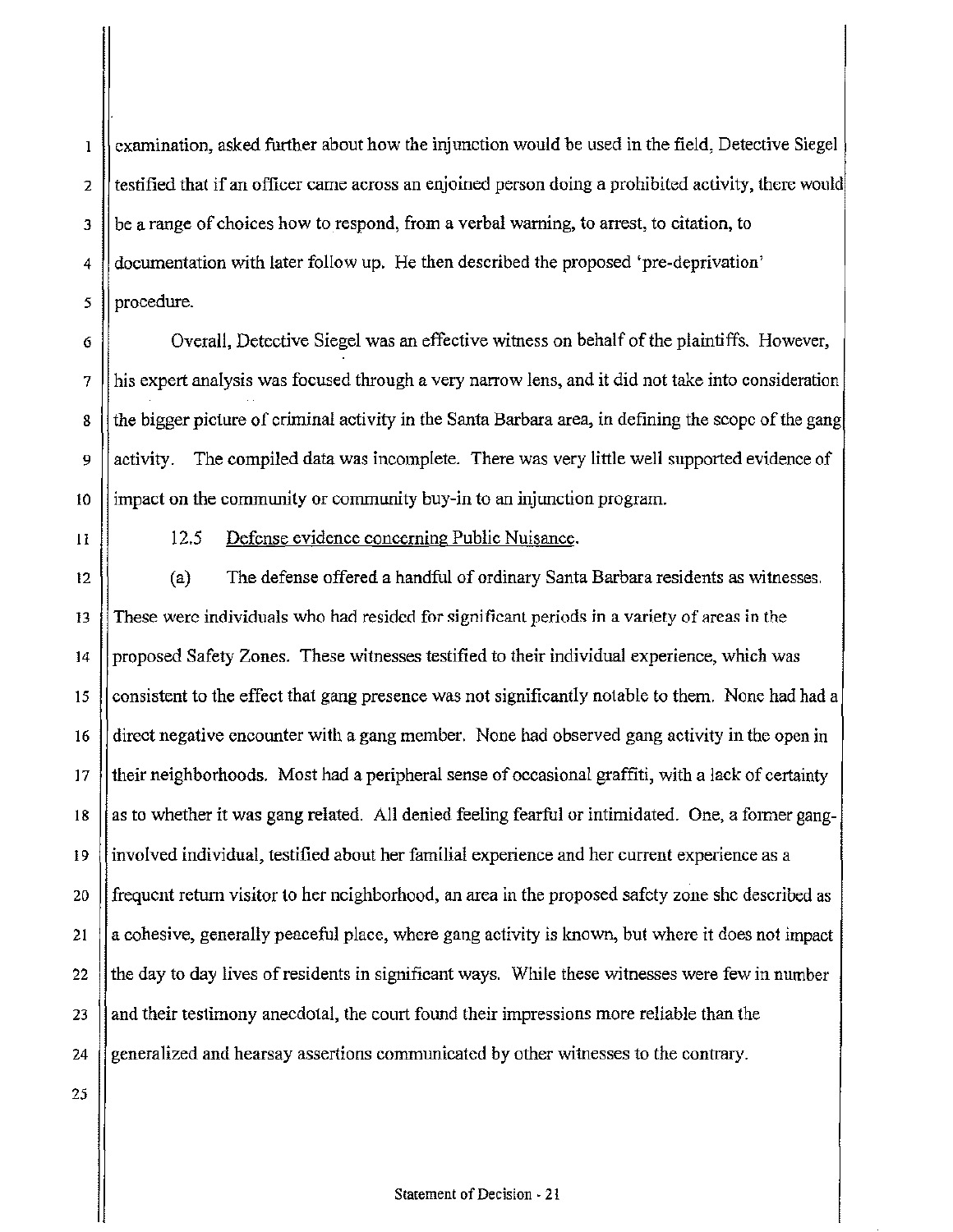(b) Dr. Edvina Barvosa, Ph.D. testified on behalf of the plaintiffs. She obtained her  $\mathbf{1}$ 2 || Ph.D in Political Science from Harvard University. She has dual M.A. degrees from Cambridge 3 University in Social Science and Political Science. She initiated her academic career with a B.A.  $4 \parallel$  from Pomona College. Her area of interest is the measurement of complex social phenomena, 5 || and identity formation. She has no practical law enforcement training, but her research has  $6$  ||included work on gang membership and the effects of suppressive policing on gang membership  $7 \parallel$  and prison populations. She has studied the effectiveness of gang injunctions, primarily through 8 *less* review of the five major studies conducted to date.

9 Peer reviewed academic studies demonstrate that gang injunctions do not have a  $10$  (significant effect on crime reduction beyond their first year of use, do not substantially change 11 the behavior of gang members, and do not decrease recnriting or encourage termination of 12 || membership. Injunctions may be criticized for a variety of reasons, including  $(1)$  Constitutional 13 questions, (2) disparate racial impact, (3) difficulty of individuals to exit injunctions, (4) 14  $\parallel$  potential mislabeling of persons as gang members, (5) increase of already excessive 15 incarceration rates, and (6) the inception of injunction policies tend to be anecdotally based, not 16  $\parallel$  evidence based, so it is misguided as public policy.

17 The witness had particular concerns about the SBPD data. It covered a period of close to 18 20 years for collection of potential names; the study begins with an assumption that those 19 || persons were/are gang members. These names were used to search a very wide pool of reports in 20  $\parallel$  four categories: aggressor, reporting party, victim, or witness – with three benign categories 21 | collapsed into the definition of an "offense." When the reports were reviewed, in certain 22 | instances Penal Code numbers describing conduct were changed, without a record of the 23 changes. The 2010 to 2013 data indicates that there is not a high level of gang related crime in 24 Santa Barbara, not a level sufficient to support a gang injunction. As with prior data, the criteria 25  $\parallel$  applied in "flagging" the cases was not specific enough.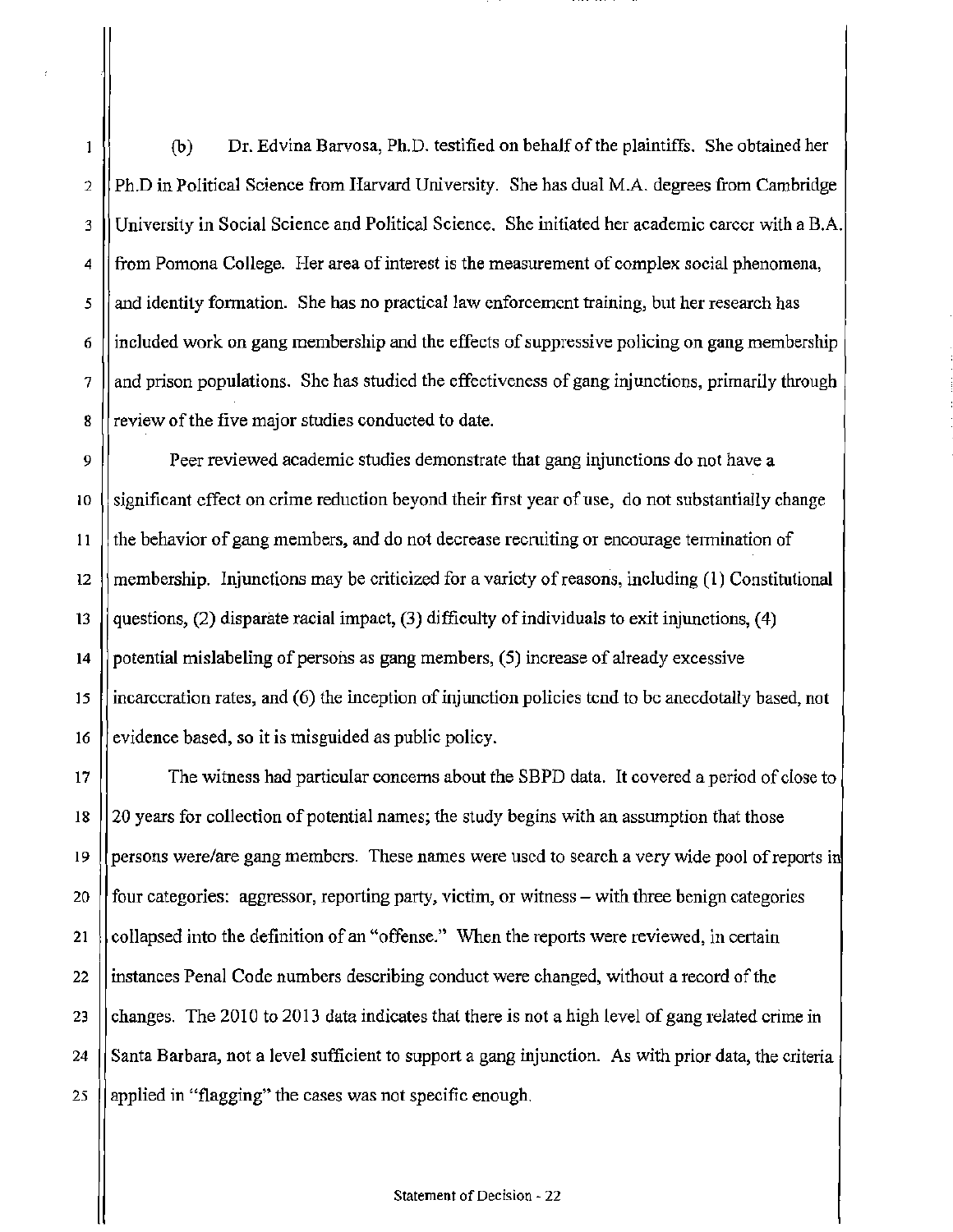$\parallel$  Further, SBPD's own crime statistics offered in other settings, specifically to the public 2 || by an SBPD spokesperson on February 10, 2014, stated that there were 52 gang related crimes in 3 2012, and 72 in 2013. Comparing these numbers to the crime statistics compiled by the FBI, 4 || statistics that are reported to them by every law enforcement agency, including SBPD, gang  $\frac{1}{5}$  related activity amounted to only 1.5% of serious Part 1 crimes (Homicide, rape, robbery,  $6 \vert$  aggravated assault, burglary, arson, etc.). These numbers are for the entire city of Santa Barbara,  $7$  || not just the proposed safety zones. The 1.5% gang crime statistic is exceedingly low compared  $\vert$  s  $\vert$  to other jurisdictions. The national comparisons for cities of 50,000 to 100,000 were between 9 10.9o/o and 13.2%. Santa Barbara's numbers are incredibly small compared to other 10 | jurisdictions. Overall national numbers for gang related crime are up to 48%, and 90% in some 11 *luiturisdictions.* Santa Barbara's rate was 46% to 88% lower than the averages for metropolitan 12 | jurisdictions. Santa Barbara's homicide rate is extremely low; there have been only 16 gang 13 related homicides since 1992.

14 Another issue of concern for the witness was "blowback effect." Research suggests that 15 | applying a civil gang injunction in a low crime area may cause increased identification within the 16  $\parallel$  gang - an us vs. them mentality that may be very risky. The witness described a large quantity of 17 || academic literature on street gangs going back to the 1920's. Gang membership generally results 18 from experience of marginalization of various kinds, including race, ethnicity, social exclusions, 19  $\vert\vert$  class, material lack, and others.

20 **Ganguer** Ganguerical is primarily a youth phenomenon, acute for juveniles age 13 to 19. When 21 | individuals reach a position where they are able to find employment, start families and the like, 22 (they find other social support and the gang becomes obsolete for these individuals. The 2008 23 | Santa Barbara Civil Grand Jury report indicated that gangs are primarily comprised of youth, 24 | 90% are age 13-19, and primarily Latino youth from low income families. The requested  $25$  ||injunction, which essentially targets a very small number of adults, is not going to have a

#### Statement of Decision - 23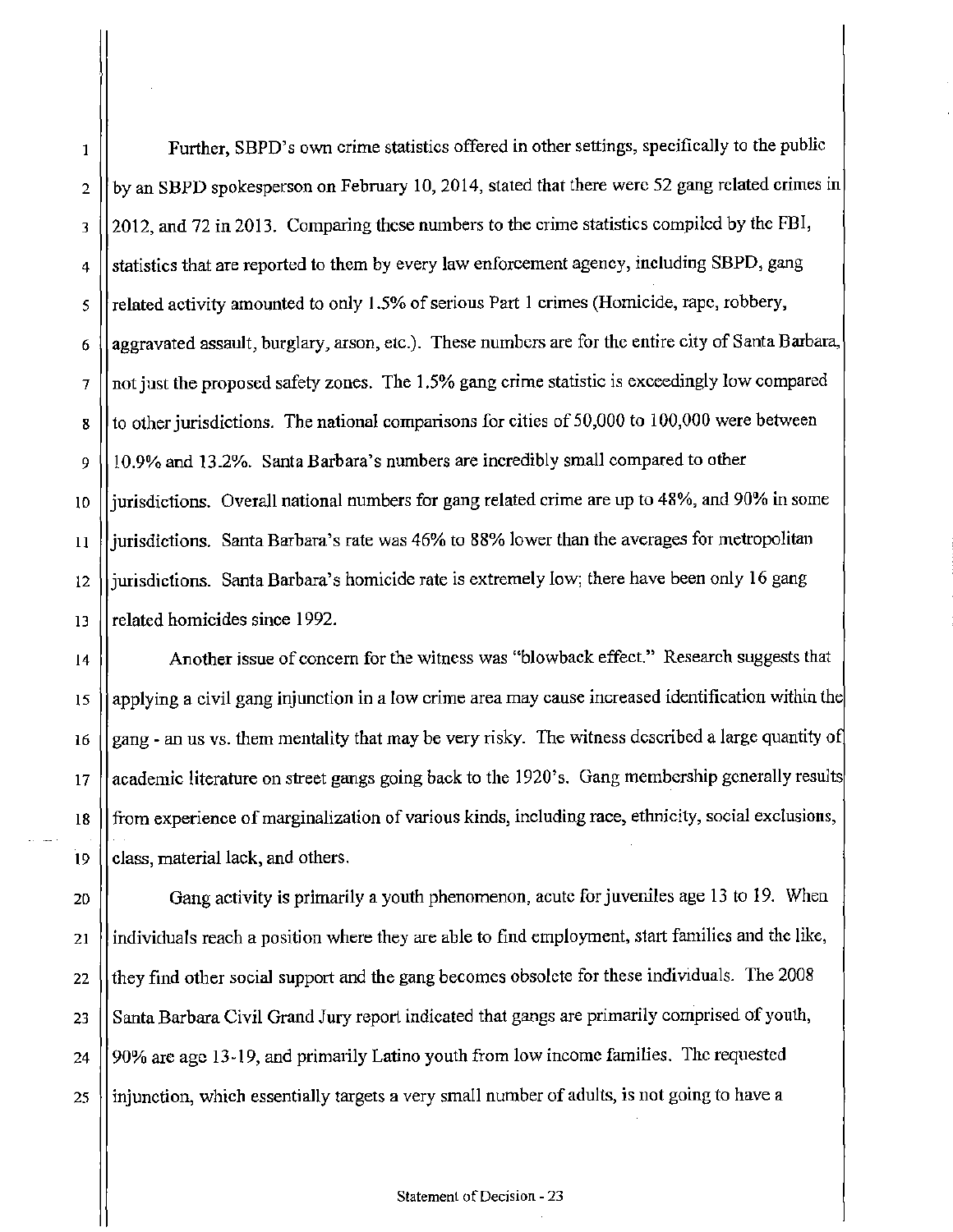significant effect. The 2008 Grand Jury report documented the impression of marginalization of  $\mathbf{I}$  $2 \parallel$  Latino Youth, hence a public perception about mislabeling of Latino youth expressed in the  $3$  public comment at the 2013 City Council meeting discussing the injunction. Categorization as a 4 gang member can actually be an obstacle to individuals trying to age out, and identify as other  $5$  || than a gang member. Dr. Barvosa had done some street-level gang research in conjunction with 6  $\parallel$  a colleague, Victor Rios, at UCSB, but her primary role in that activity was analysis of the data;  $7$  she reviews data that has been assembled by others. Cross-examined on several of the studies 8 She referenced, Dr. Barvosa ably supported her opinions relating to those studies. Dr. Barvosa 9 was cross-examined on the distinction between Class 1 and Class 2 crimes (offenses like 10  $\parallel$  vandalism and graffiti) and the effect that this distinction may have on her conclusions. The 11 witness noted that Santa Barbara does not even track Class 2 crime, and although there is a 12  $\parallel$  category for street crime in its statistics, that category is not further refined to describe gang 13  $\parallel$  activity, so it is impossible to state what percentage of Class 2 crime is gang related.

14 Asked for the bottom line, the witness opined that the best a gang injunction can produce 15 | is a 4.4 to 8%, or 5.5 to 11% (depending on the study) reduction in crime for one year, after 16 which the improvement declines significantly. "The numbers simply do not warrant this type of 17 intervention." UCSB research demonstrates that while each gang may have 100 or so people 18 (the plaintiffs assert 200) who identify with each gang in some manner, there are about 30 19  $\parallel$  significantly active members in each gang at a time. As the SBPD testimony demonstrated, 20 **report to report you see the same names over and over again.** There are other methods, other 21 than injunction, that have proven to be far more effective, focused on juveniles and preventative 22 || policing. Cross-examined for a precise statement of just how much crime, or how many crimes, 23  $\parallel$  or how much serious activity would be needed for an injunction, the witness pointed out that she 24  $\parallel$  cannot give such a number, that there are many factors to be considered other than just such a 25  $\parallel$  number.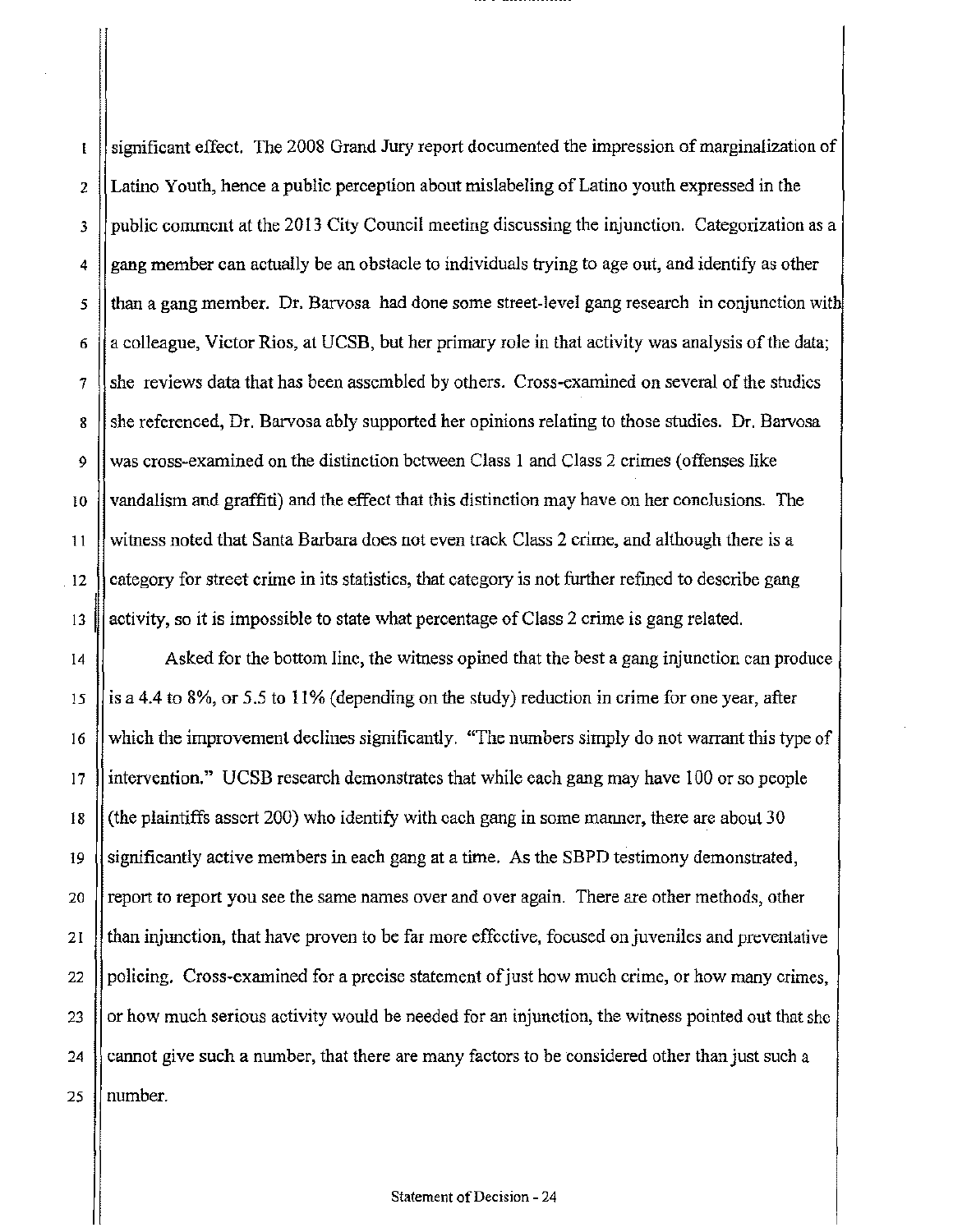# 12.6 Analysis of the Public Nuisance issue.

 $2 \parallel$  (a) What is the exact ratio of gang-related criminal activity to general criminal 3 | activity that supports a gang injunction? Regardless of that ratio, what is the overall quantity of 4 Crime that makes a neighborhood injunction-worthy? Do those numbers trump Constitutional 5 and other concerns? These are questions that experts cannot answer; they are the questions that 6 the court, sitting in equity, addresses. And numbers do not tell the whole story. *Acuna* and 7 *Englebrecht* suggest that hard data about rates of crime, and the quantity and incidence of gang 8 crime are important; but they are not the only criteria. The numbers amount to a public nuisance 9  $\parallel$  only when their interference with collective social interests of the community is manifest, 10 Substantial and unreasonable.

II (b) We do not know the exact ratio of gang-related criminal activity to general  $12$   $\parallel$  criminal activity in the proposed safety zones or in the Santa Barbara community as a whole. In  $13$  | particular, we do not have reliable numbers to express such a ratio relating to the less egregious, 14 | but often more visible aspects of gang activity that comprise the world of Class 2 offenses, and 15 || activity like graffiti; because the total numbers are not comprehensively tracked. What the  $16$  evidence does show is that the overall rate of crime in Santa Barbara is much lower than State 17 || and National averages. What the evidence does show is that the homicide rate is extremely low, 18 || and the instances of gang-related homicide even lower. Because gang related homicides are 19 || nearly always directed at other gang members, they do not occur where members of the public 20 || observe them (although there have been a couple of highly publicized exceptions). Of course, 21  $\parallel$  any serious crime is one crime too many.

22 (c) Clearly, gang activity has a negative impact on children and youth who arc 23 | recruited into gangs or who live in an environment where important adults in their lives are gang 24 members engaging in criminal activity. But a gang injunction will not interfere with the ability 25 || of a mother to dress her toddler in gang attire and teach him to throw gang signs. It will not

 $\mathbf{I}$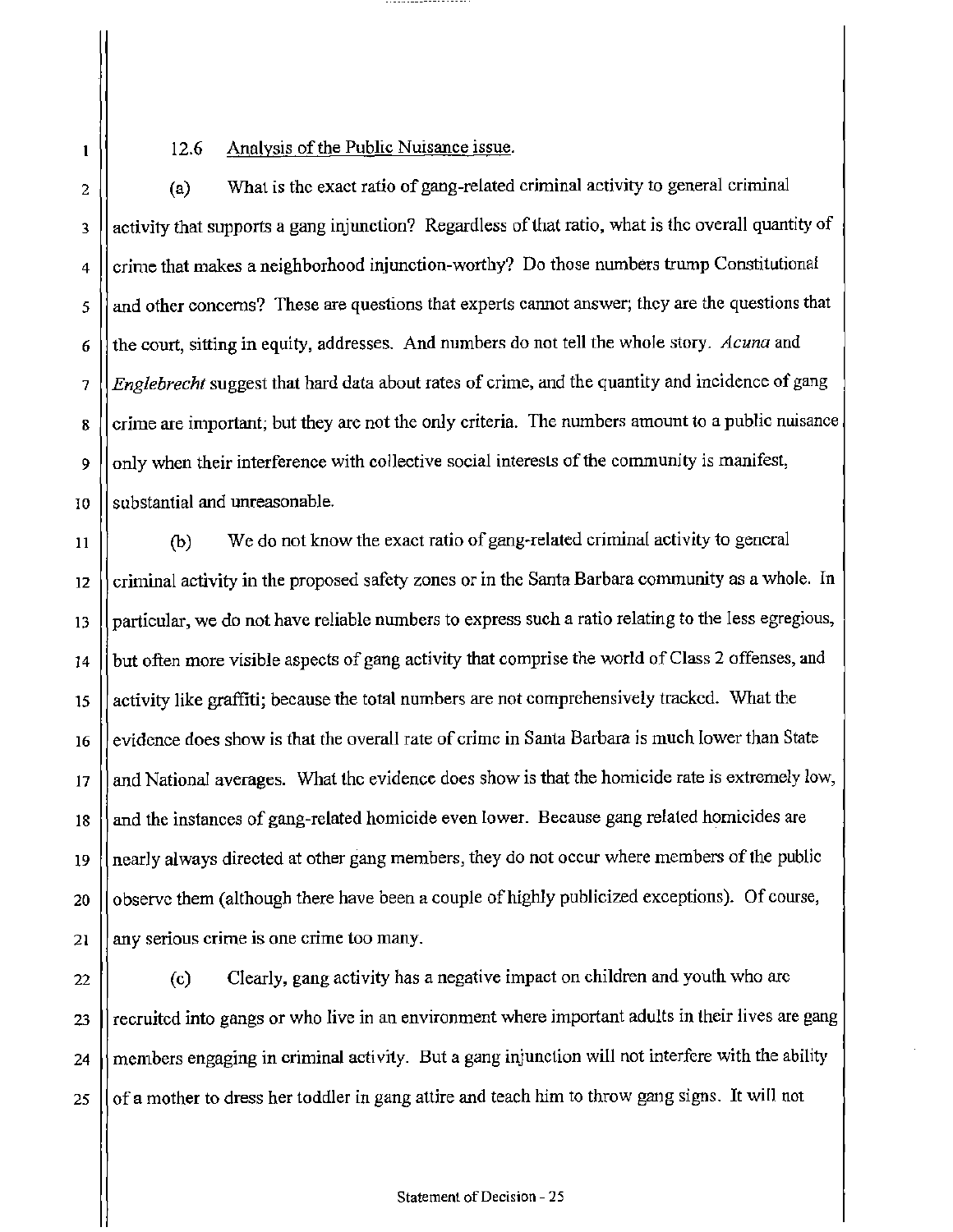interfere with an older gang member, in a room in a private home, when he shows a minor how  $\mathbf{1}$ 2  $\parallel$  to use a firearm, extolling what we know to be illusory, or even wrongheaded, "benefits", 3 material and social, to gang life. It will not interfere with the ability of a seventeen year old to  $4 \parallel$  cover his or her face and body with tattoos that may later become a barrier to full participation in  $5 \parallel$  the larger society. These things are very dramatic, but they do not go to the heart of the  $6$  || injunction analysis. The injunction at issue here will only impact a relatively small number of 7 adults, many of whom are already under the scrutiny of the criminal justice system.

8 (d) Further, claims that gang activity has been quiescent because of the pendency of 9 the injunction and that gangs will suddenly erupt into lawlessness if the injunction is denied is  $\lceil \cdot \rceil$  dramatic, but of very questionable reliability and not pertinent to the analysis.

 $11$  (e) It is a sad fact of gang life, as all the law enforcement witnesses conceded, that 12  $\parallel$  much negative gang activity is inwardly focused to gang culture – the gangs and subgangs prey  $13$  || on each other, in ways often invisible to the community around them. They assault each other, 14 Shoot each other, steal from each other, even kill each other. And in fact, their code tells them 15 that harming families and community members at large can even be dishonorable. This does not 16  $\parallel$  excuse the conduct, of course, nor does it change the dreadful effect such crime may have on the 17 victims, families and friends of those who are gang members or gang involved. The social 18  $\vert$  concerns, from poverty, to substance abuse, to racism – there is a long list – that underlie gang 19 activity at its roots cry out for serious attention. But the question asked relative to a gang 20 injunction has to do with that very question of visibility, and how the activities of the gang are 21 experienced, not just by gang members and their affiliates, families and friends, but by the larger 22  $\parallel$  community around them. This can be difficult for law enforcement, whose job is to deal with 23 Crime on a day to day basis. The general public does not experience crime in the same way.

24  $\parallel$  (f) The desire for a gang injunction is, in a certain sense, thwarted by the success of 25  $\parallel$  SBPD, an agency that has been very diligent in its goal to minimize gang activity. Santa Barbara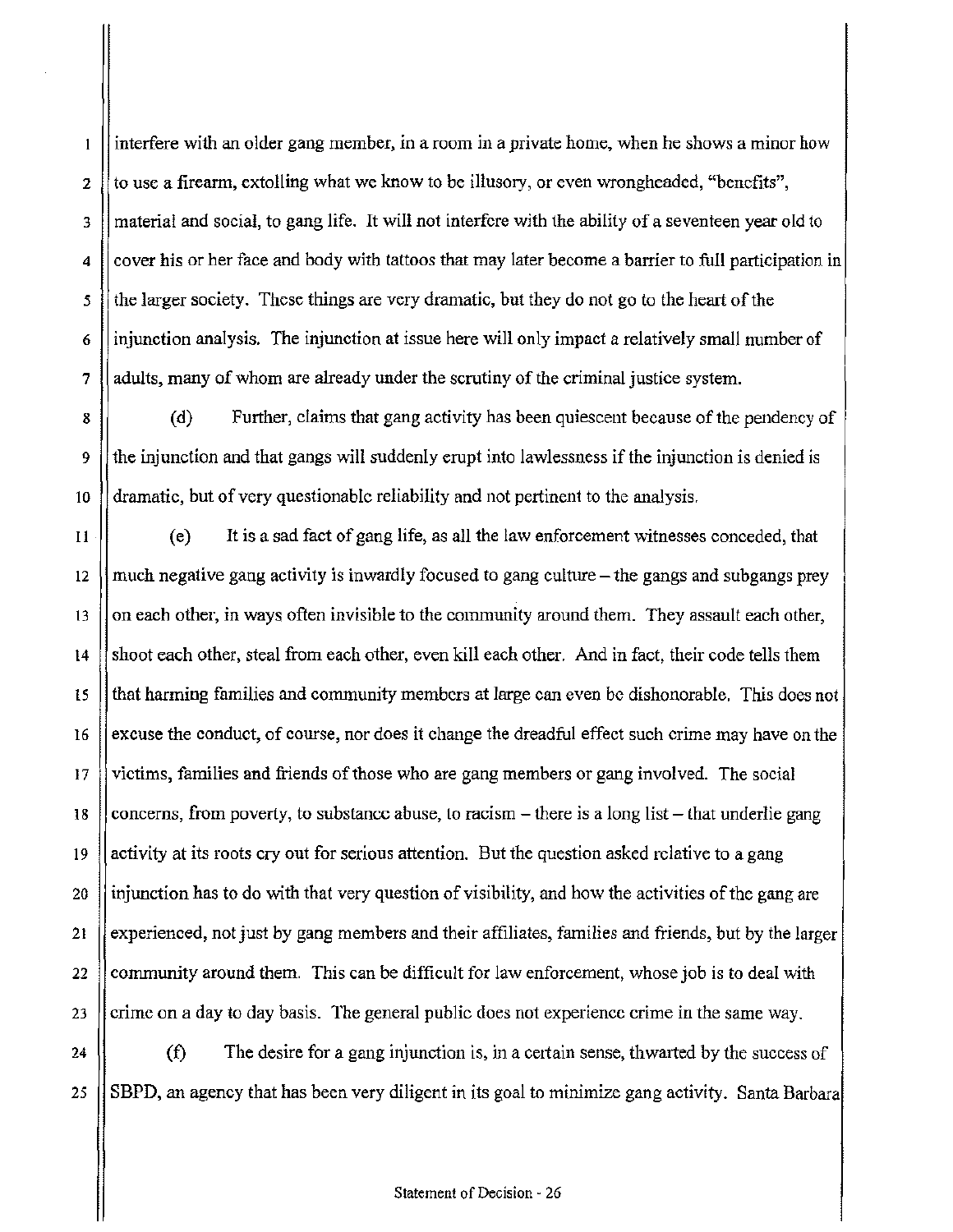has a comparatively low amount of crime. Only a modest amount of the more serious, Class 1  $\mathbf{l}$ 2 crime, is gang related. As the community learned during the pendency of this case, one painfully 3 ill and deluded person, without any gang involvement at all, can raise the homicide rate  $4 \parallel$  dramatically in a few moments on an otherwise peaceful Isla Vista day. Such activity is very *5* hard to predict. Crime can never be wholly eliminated. In a society that values Constitutional 6 rights to associate with those whom one pleases, to wear clothes that express one's individuality  $7 \parallel$  (or lack thereof), to move freely about the community and patronize its places of public 8 accommodation, the question is one of degree. How much abridgement of such rights is 9 || appropriate in pursuit of the reduction of criminal behavior?

 $\begin{bmatrix} 10 \end{bmatrix}$  (g) A gang injunction stands to the side of the criminal statutes that subject certain  $11$  | behavior to significant consequences like fines and incarceration. The court is asked to make 12 certain persons subject to criminal or quasi-criminal consequences for matters that no legislative 13 body has deemed to be criminal. It abridges certain guarantees of due process. Injunctions, in 14 the civil Jaw, are approached very carefully. Such orders are able to reach in and re-order the 15 Conduct of people's lives in ways that have a significant impact on their autonomy and their 16 | rights as citizens. So the court considers very carefully what criteria must be satisfied to support 17 Such an order. Again, for a nuisance to be enjoinable as a public nuisance, its interference with 18 collective social interests must be "both substantial and unreasonable." Acuna, supra, at 1105.

(h) Law enforcement does have plain, speedy and adequate remedies available to it,  $\parallel$  utilizing existing law. These include, but are not limited to, provisions related to gang member 21 | registration, probation and parole. Plaintiff witnesses also discussed the effectiveness of a  $\ell$  variety of community policing techniques that emphasize positive public interaction, especially  $\parallel$  with youth. Plaintiff witnesses essentially conceded that the injunction they request largely  $\parallel$  mirrors remedies already available to them to manage gang activity. This evidence suggests  $\parallel$  there is no emergent need for the injunction.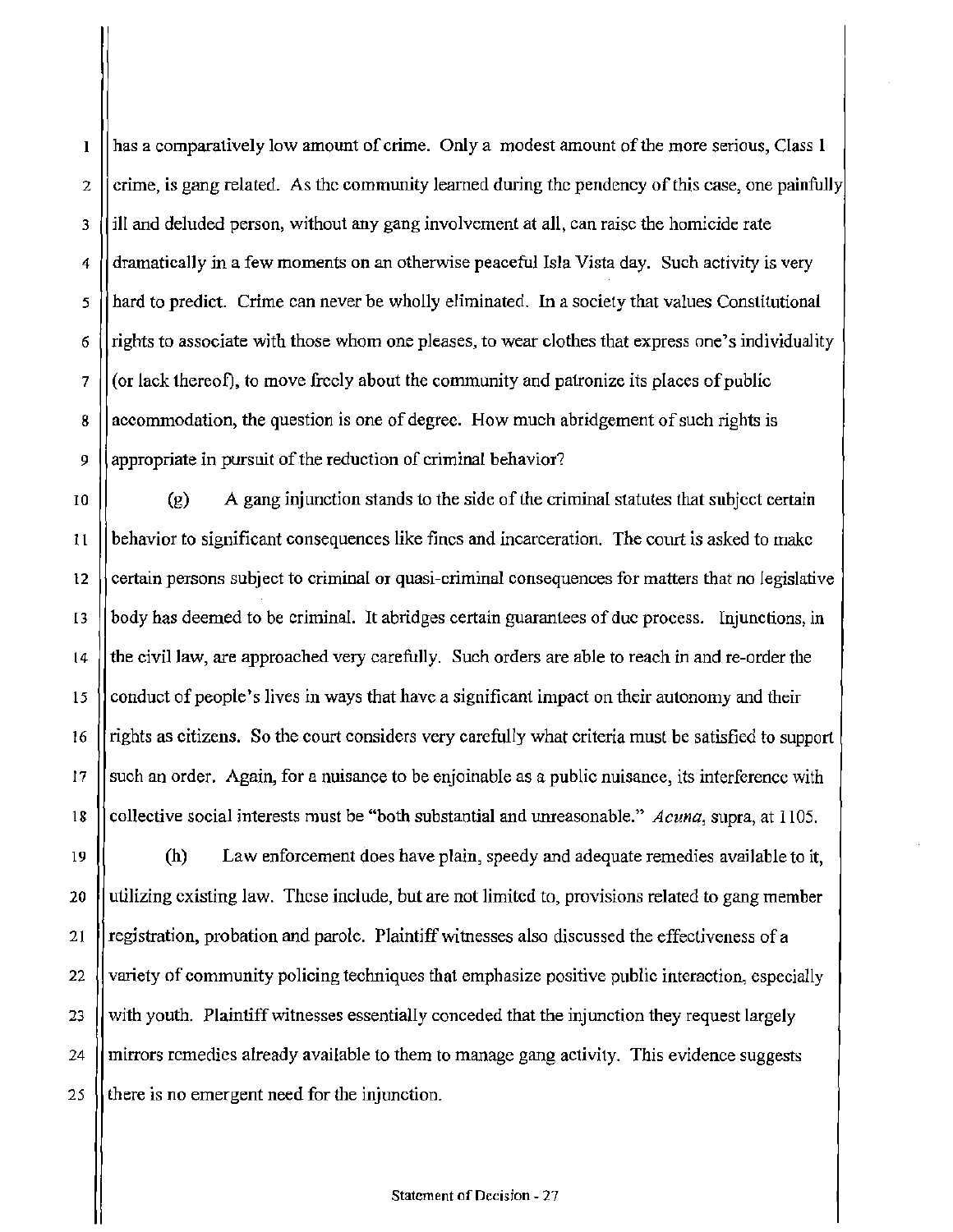(i) The criteria for issuance must be satisfied by clear and convincing evidence,  $\mathbf{I}$ 2  $\parallel$  regardless of the drama or the heightened feelings that may be connected to the circumstances. 3 Here, the court is given guidance from the case law and refers back to paragraph 12.2. The 4 proposed Safety Zones in this *case* look nothing at all like the neighborhood described in *Acuna. 5* Not only is the statistical support incomplete and overall suggestive of significantly low rates of 6  $\parallel$  crime, of which gang activity is only a small sub-percentage, but the experience of the 7 community is not the experience described in *Acuna.* The court heard from only a handful of 8 citizens, all of whom have had a benign experience in their community. The plaintiffs provided 9  $\parallel$  only hearsay impressions related by law enforcement. It is true that the few community 10 members who testified may be statistical anomalies. It is also true that law enforcement, because 11  $\vert\vert$  of its task, views the world through a particular lens, and it perhaps did not broaden its inquiry as  $12$  it ought to have done to demonstrate the effect of gang activity on the community. The court 13 | prefers to look at it another way – all were accurately reporting their own experience. What 14 emerges is the conclusion that the nuisance created by gang activity does not rise to a level that 15  $\beta$  constitutes an emergency or untenable, unbearable situation. Thus, the activity is not a public  $16$  || nuisance that requires injunctive relief.

 $17$  || 13. Other Issues.

18 13.1 Having determined that public nuisance does not exist, the court's analysis may 19 stop there. But the court did consider certain other issues that had a bearing on the decision to 20 **example 20** decline the requested injunction.

21 | 13.2 The Proposed Safety Zones. Even if the court had determined that a public 22 nuisance requiring injunctive relief existed, delineating the safety zones would be a significant 23 challenge. The Zones as proposed are not narrowly tailored as required. And in fact, it might 24 not be possible to tailor such Zones given Santa Barbara's demographics and geography. Zones 25  $\parallel$  A and B encompass virtually all of downtown Santa Barbara, including a majority of the places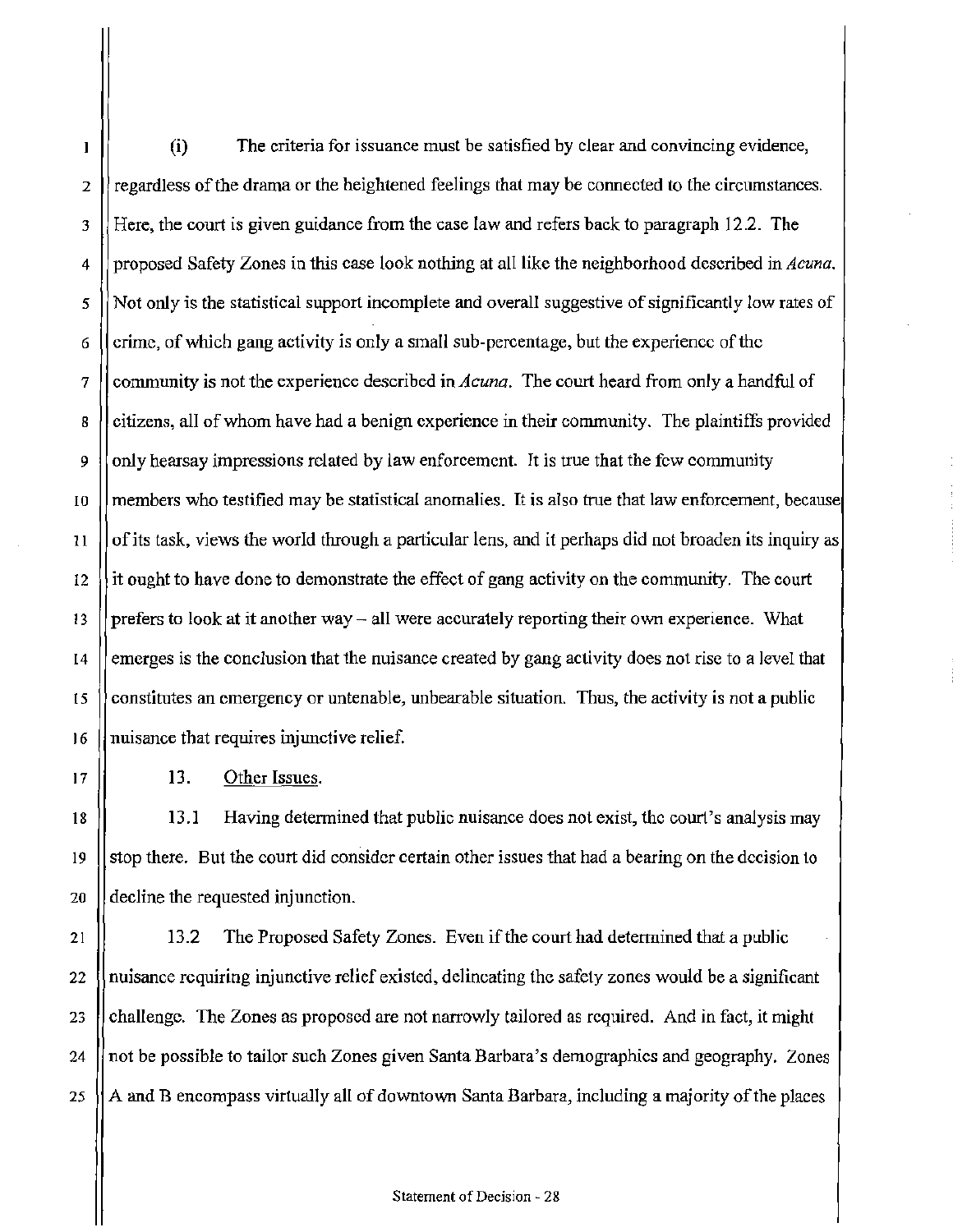of public interest and public accommodation, that are often filled with visitors. The residential  $\mathbf{1}$  $2 \parallel$  areas within Zones A and B are not homogenous, and persons of many classes, ethnicities, races  $3$  || and socioeconomic status reside in both. And although the plaintiff data described a spread of 4 nuisance activity throughout both Zones A and B, that infonnation is not adequate, and even if it *5* were, it does not seem to reflect the experience of ordinary citizens within the Zones. If an 6 | injunction were granted, an effort to reconfigure the Zones would have to be undertaken, an  $7 \text{ }$  [feffort that might conclude that traditional gang injunction zones might not be possible to be 8 Constructed in the downtown area. Although the Special Event Zone seems like a good idea for 9  $\parallel$  public safety, the quantity of criminal/nuisance conduct in the requested areas is not supportive 10  $\vert$  of the establishment of such a Zone.

11 13.3 Individual Injunctive Provisions. Various of the individual injunctive provisions 12 may be subject to contentions of over breadth or other impropriety. The court does not address 13 these here. as the failure to establish a public nuisance requiring injunctive relief renders such 14 | analysis unnecessary.

15 13.4 A word about the impending crime wave. Three times during the trial, plaintiff 16 witnesses related hearsay impressions that orders had come down the chain of gang "shot 17 || callers" that the ongoing reductions in criminal activity, and the perceived lower profile of gang 18 activit)' by law enforcement, are due *to* the pendency of this request for a gang injunction. The 19  $\parallel$  suggestion being that, as one witness said, "when it is denied we'll make up for lost time" (or 20  $\parallel$  words to that effect). The fact of the matter is that Santa Barbara crime rates have been generally 21 declining. and have long been well under state and national averages, and its gang activity has 22  $\theta$  been less violent than average. As Dr. Barvosa pointed out, gang injunctions can do significant 23  $\parallel$  mischief, actually assisting gang recruitment by enhancing the boastful, negative glamour of 24  $\parallel$  gang life, and reinforcing an "us against them" mentality. As a society, we need to work on the 25 Social and economic problems that cause gangs to emerge, make gangs attractive to youth, and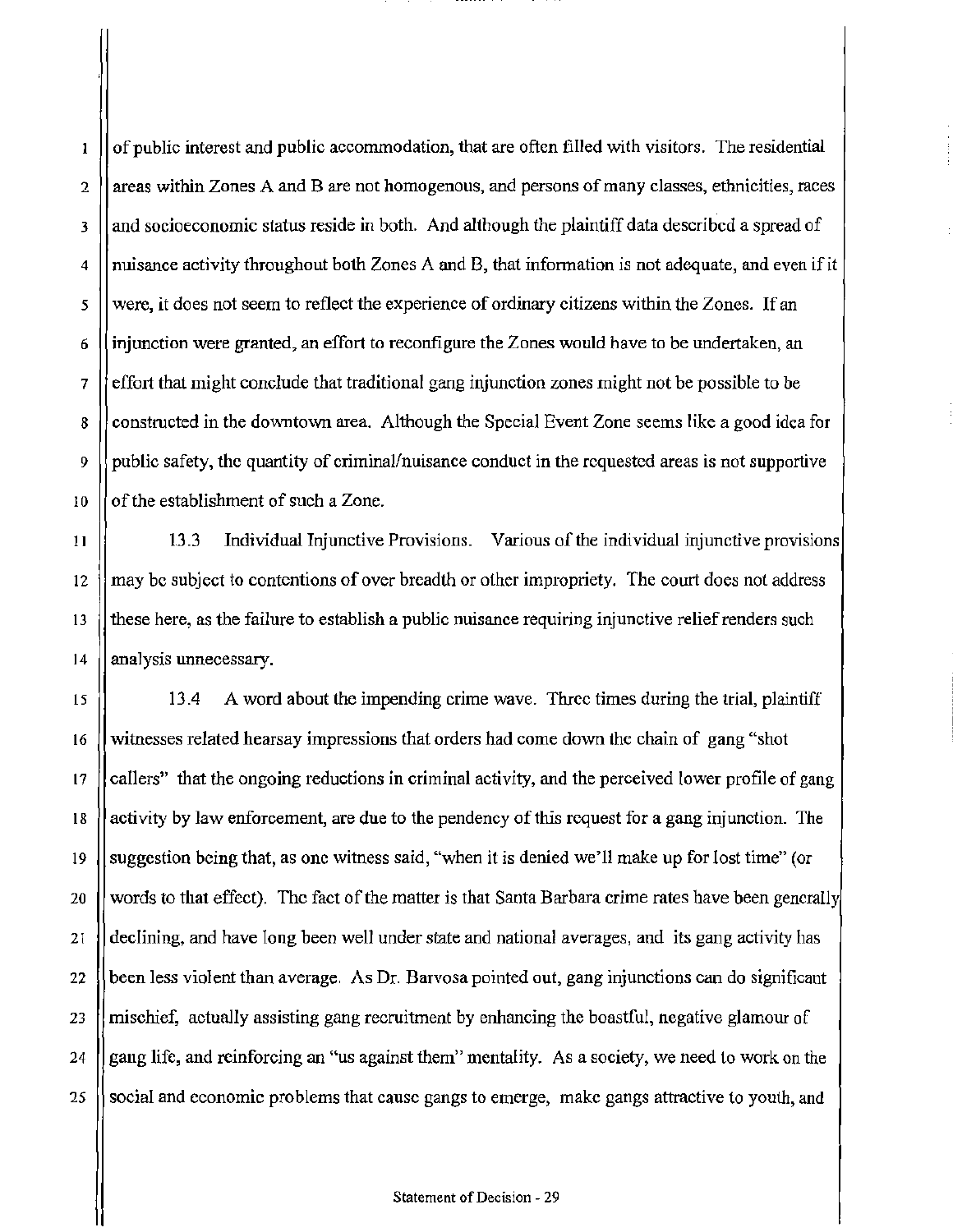$\mathbf{1}$ make gangs the only social option for certain adults. The requested gang injunction will not 2  $\parallel$  solve these problems, and there is risk it may worsen them, and alienate vulnerable communities 3 form the law enforcement services they need. The court is confident that SBPD will continue in  $\frac{4}{1}$  the future to do what it has done in the past: provide the kind of progressive, forward-looking  $5$  || and effective policing the Santa Barbara community has long enjoyed. The court acknowledges  $6 \parallel$  and appreciates the enormous challenges faced and energy expended by municipalities and their 7 law enforcement agencies, like Santa Barbara and the SBPD, dealing with gang activity. But it 8 | is the effect of that activity on the community at large that carries greater weight in this analysis. 9 Because SBPD is very proactive in its efforts, it has looked to various mechanisms employed in 10 | other jurisdictions to test their viability for Santa Barbara. That quest was and is appropriate. In  $11$  || this instance it was not a wasted effort – it was clear from the testimony that SBPD was using the 12  $\parallel$  data it was assembling, and the increased communication within the department it engendered, to 13 make inroads in gang enforcement in real time as the injunction was pending. The information 14 | and insight gained was worthwhile, and will doubtless prove its worth further as time goes on.

15 16

IV. Conclusion and Ruling.

14. Plaintiffs PEOPLE OF THE STATE OF CALIFORNIA and the CITY OF 17 SANTA BARBARA have sustained their burden of demonstrating that defendants WESTSIDE 18 and EASTSIDE are unincorporated associations within the meaning of Code of Civil Procedure 19  $\parallel$  section 369.5 and Corporations Code section 18035 and that they are criminal street gangs within 20 the meaning of Penal Code section 186.22(f) and each is a "gang" as defined by *People v.* 21 *Engelbrecht, supra, 88* Cal.App.<sup>4th</sup> at 1258-1261. They have also proven that certain of the 22 | individual defendants are gang members.

23 However, plaintiffs have not sustained their burden of proving, by clear and convincing 24 evidence, that a public nuisance exists or that WESTSIDE, EASTSIDE and the individually 25 named defendants are responsible for creating and maintaining a public nuisance in the proposed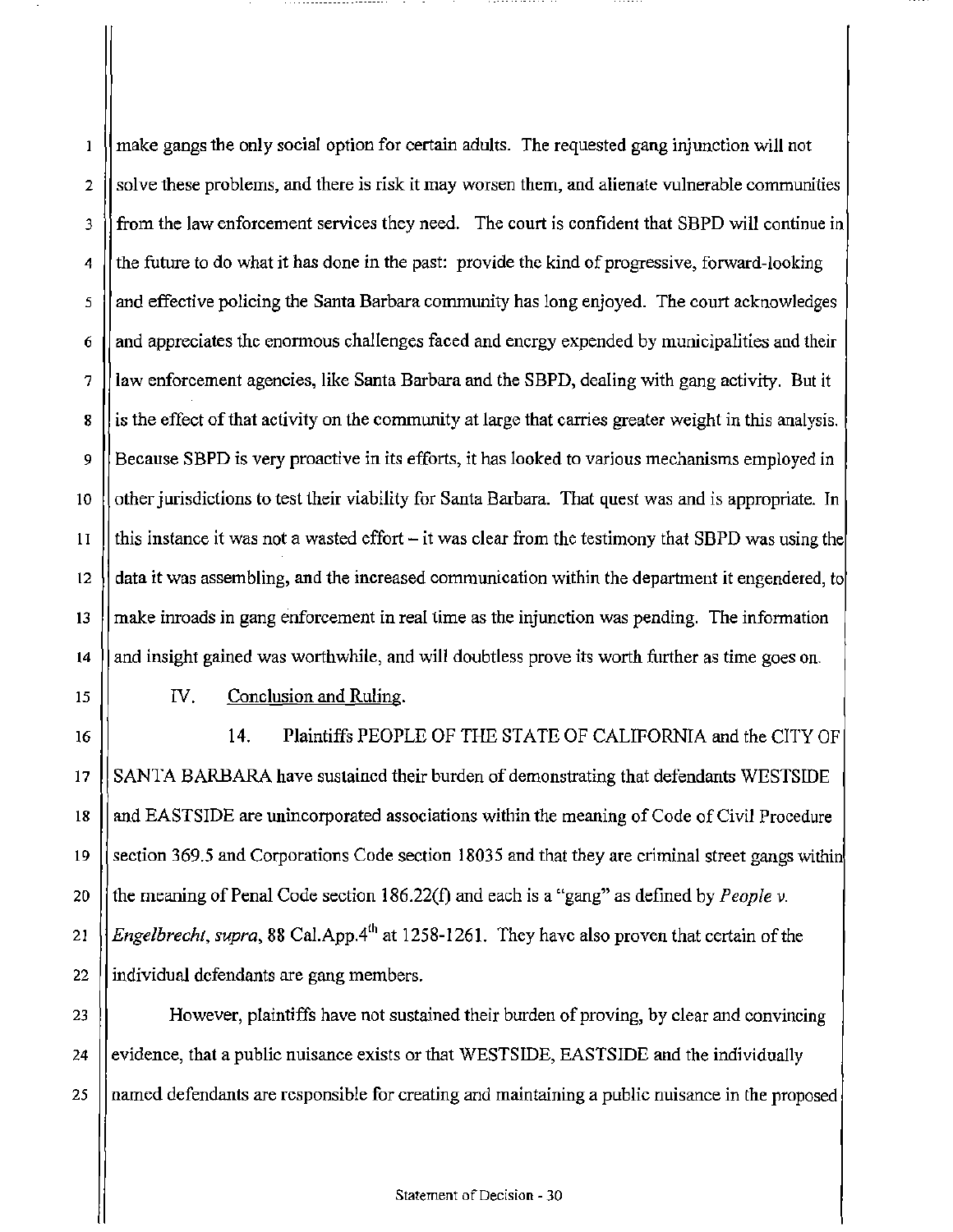Safety Zones of a nature to require an injunction. They did not prove nuisance activity that 2  $\parallel$  substantially and unreasonably interferes with the comfortable enjoyment of life or property by 3 || an entire community or neighborhood, or any considerable number of persons.

4 | Plaintiffs attempted to prove a public nuisance by introducing data showing criminal and  $\frac{1}{5}$  || other nuisance behavior. But, for purposes of proving a public nuisance, the data was flawed, 6 unreliable and incomplete. As discussed in detail above, SBPD identified gang related incidents 7 Without regard for whether gang members were perpetrators, victims, reporting parties or 8 Westminum is a with vertex of the gangular induction analysis, including changing the  $\frac{1}{2}$ 9 Penal Code sections cited in the incident reports; and criteria for what was gang related was not  $10$  || sufficiently specific.

11 Plaintiffs did not introduce evidence sufficient to show the relationship between overall 12  $\parallel$  crime and purportedly gang related crime. What evidence there was demonstrated that the 13 lincidence of gang-related crime in Santa Barbara is relatively low compared to other similarly-14 Sized cities in California and elsewhere.

15 Both plaintiffs' expert and defendants' expert testified that community support or buy-in 16 is important for a successful injunction. Plaintiffs did not produce any evidence demonstrating 17 community buy-in for a gang injunction. Plaintiffs argued that the City Council authorized the 18 Suit for an injunction and they represent the community. But the Council consists of seven 19 individuals and there was no evidence of how they gauged support for the injunction in the 20 proposed Safety Zones. Defendants offered testimony of a few individuals who live and work in 21 the proposed Safety Zones and they did not experience substantial or unreasonable interference 22  $\parallel$  with their day-to-day lives by gangs.

23 Defendants' expert testified that the low crime rates in Santa Barbara do not justify a 24  $\parallel$  gang injunction. The injunction could make things worse by increasing identification within the

25

 $\mathbf{I}$